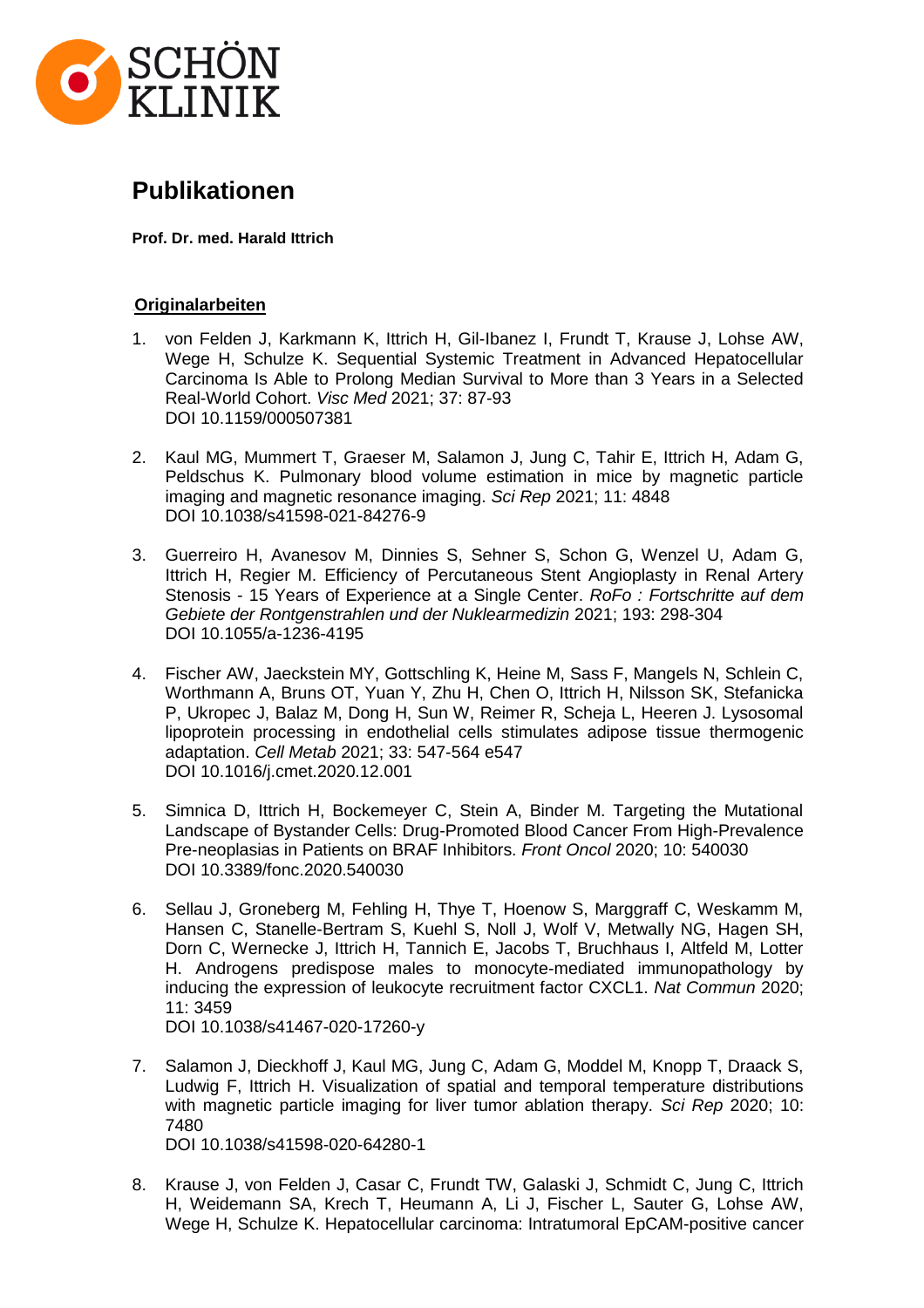

stem cell heterogeneity identifies high-risk tumor subtype. *BMC Cancer* 2020; 20: 1130 DOI 10.1186/s12885-020-07580-z

9. Kniep I, Lutter M, Ron A, Edler C, Puschel K, Ittrich H, Heller M, Heinemann A. [Postmortem imaging of the lung in cases of COVID-19 deaths]. *Radiologe* 2020; 60: 927-933

DOI 10.1007/s00117-020-00733-y

10. Ghandili S, Pfefferle S, Roedl K, Sonnemann P, Karagiannis P, Boenisch O, Kluge S, Schmiedel S, Ittrich H, Rohde H, Lutgehetmann M, Weisel K, Bokemeyer C, Wichmann D, Fiedler W, Jarczak D, Modemann F. Challenges in treatment of patients with acute leukemia and COVID-19: a series of 12 patients. *Blood Adv* 2020; 4: 5936-5941 DOI 10.1182/bloodadvances.2020002543

Baltruschat I, Steinmeister L, Nickisch H, Saalbach A, Grass M, Adam G, Knopp T, Ittrich H. Smart chest X-ray worklist prioritization using artificial intelligence: a clinical workflow simulation. Eur Radiol 2021; 31: 3837-3845 DOI 10.1007/s00330-020-07480-7

- 11. Wege H, Li J, Ittrich H. Treatment Lines in Hepatocellular Carcinoma. *Visc Med* 2019; 35: 266-272 DOI 10.1159/000501749
- 12. Piecha F, Radunski UK, Ozga AK, Steins D, Drolz A, Horvatits T, Spink C, Ittrich H, Benten D, Lohse AW, Sinning C, Kluwe J. Ascites control by TIPS is more successful in patients with a lower paracentesis frequency and is associated with improved survival. *JHEP Rep* 2019; 1: 90-98 DOI 10.1016/j.jhepr.2019.04.001
- 13. Molwitz I, **Ittrich H**, Knopp T, Mummert T, Salamon J, Jung C, Adam G, Kaul MG. First magnetic particle imaging angiography in human-sized organs by employing a multimodal ex vivo pig kidney perfusion system. *Physiol Meas* 2019; 40: 105002 IF= 2,246 DOI 10.1088/1361-6579/ab4436
- 14. Glaser F, John C, Engel B, Hoh B, Weidemann S, Dieckhoff J, Stein S, Becker N, Casar C, Amrei Schuran F, Wieschendorf B, Preti M, Jessen F, Franke A, Carambia A, Lohse AW, **Ittrich H**, Herkel J, Heeren J, Schramm C, Schwinge D. Liver infiltrating T cells regulate bile acid metabolism in experimental cholangitis. *J Hepatol* 2019 IF= 18.946 10.1016/j.jhep.2019.05.030
- 15. Heinemann M, Galaski J, Mager AK, **Ittrich H**, Addo MM, Jordan S. [Recurrent vomiting and headaches in a 26-year-old male patient]. *Internist (Berl)* 2019; 60: 756-760 IF= 0.39 DOI 10.1007/s00108-019-0597-4
- 16. Piecha F, Ganssler JM, Jordan S, Ergen C, **Ittrich H**, Kluwe J, Pischke S, Lohse AW, Schulze Zur Wiesch J. Transjugular Intrahepatic Portosystemic Shunt: A Possible Risk Factor for Direct-Acting Antiviral Treatment Failure in Patients With Hepatitis C? *Hepatol Commun* 2019; 3: 614-619 IF= - DOI 10.1002/hep4.1337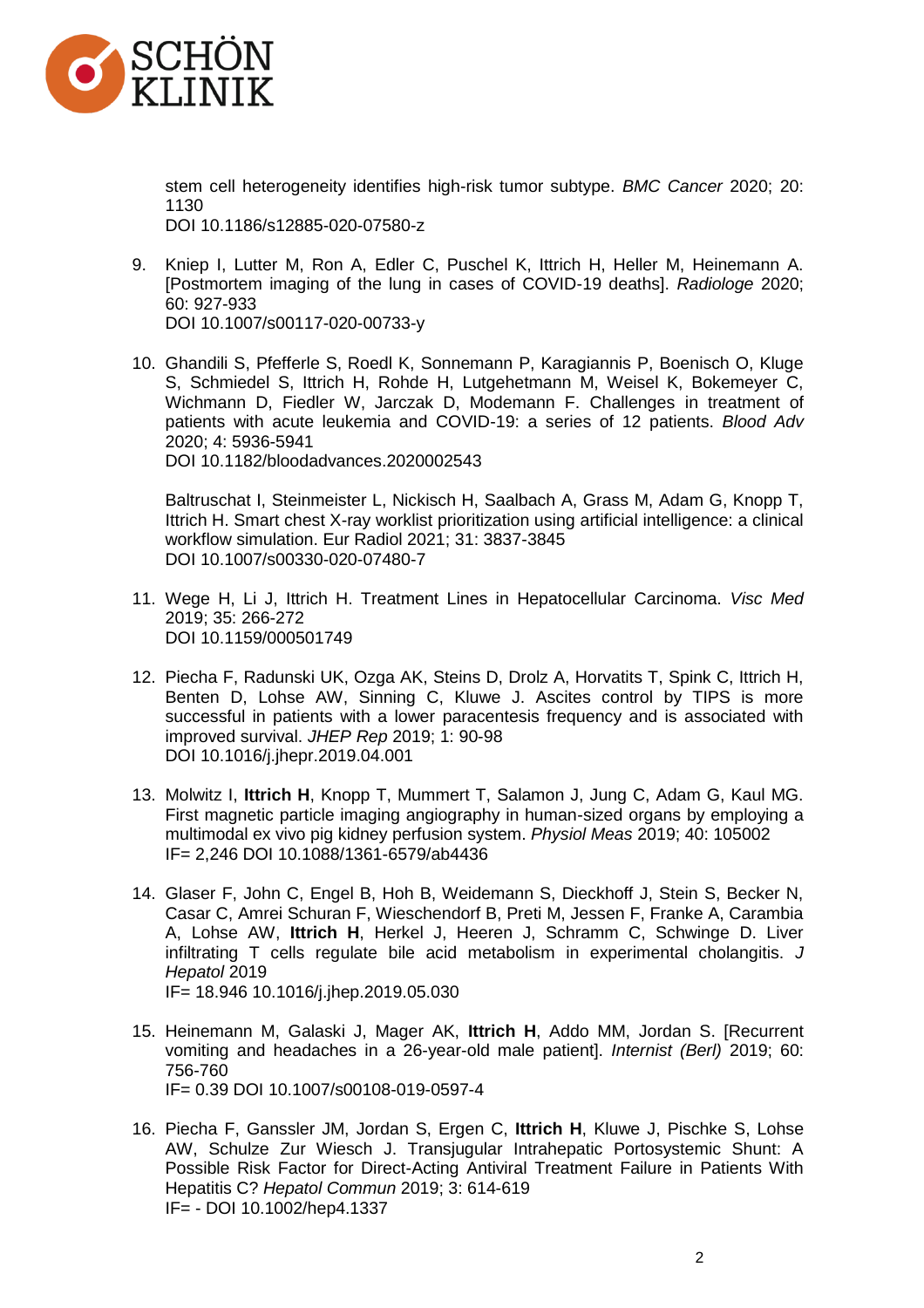

- 17. Schmitz D, Vogl T, Nour-Eldin NA, Radeleff B, Kroger JC, Mahnken AH, **Ittrich H**, Gehl HB, Plessow B, Bottcher J, Tacke J, Wispler M, Rosien U, Schorr W, Joerdens M, Glaser N, Fuchs ES, Tal A, Friesenhahn-Ochs B, Leimbach T, Hopner L, Weber M, Golder S, Bohmig M, Hetjens S, Rudi J, Schegerer A. Patient radiation dose in percutaneous biliary interventions: recommendations for DRLs on the basis of a multicentre study. *Eur Radiol* 2019; 29: 3390-3400 IF= 3,962 DOI 10.1007/s00330-019-06208-6
- 18. Barikbin R, Berkhout L, Bolik J, Schmidt-Arras D, Ernst T, **Ittrich H**, Adam G, Parplys A, Casar C, Krech T, Karimi K, Sass G, Tiegs G. Early heme oxygenase 1 induction delays tumour initiation and enhances DNA damage repair in liver macrophages of Mdr2(-/-) mice. *Sci Rep-Uk* 2018; 8: 16238 IF= 4,122 DOI 10.1038/s41598-018-33233-0
- 19. Stanelle-Bertram S, Walendy-Gnirss K, Speiseder T, Thiele S, Asante IA, Dreier C, Kouassi NM, Preuss A, Pilnitz-Stolze G, Muller U, Thanisch S, Richter M, Scharrenberg R, Kraus V, Dork R, Schau L, Herder V, Gerhauser I, Pfankuche VM, Kaufer C, Waltl I, Moraes T, Sellau J, Hoenow S, Schmidt-Chanasit J, Jansen S, Schattling B, **Ittrich H**, Bartsch U, Renne T, Bartenschlager R, Arck P, Cadar D, Friese MA, Vapalahti O, Lotter H, Benites S, Rolling L, Gabriel M, Baumgartner W, Morellini F, Holter SM, Amarie O, Fuchs H, Hrabe de Angelis M, Loscher W, Calderon de Anda F, Gabriel G. Male offspring born to mildly ZIKV-infected mice are at risk of developing neurocognitive disorders in adulthood. *Nat Microbiol* 2018; 3: 1161-1174

IF= 14,174, DOI: 10.1038/s41564-018-0236-1

- 20. Busch JD, Schroder H, Sellenschloh K, Adam G, **Ittrich H**, Huber G. Test method for mechanical properties of implantable catheters according to DIN 10555-3. *J Mech Behav Biomed Mater* 2018; 82: 183-186 IF= 3,310, DOI: 10.1016/j.jmbbm.2018.03.025
- 21. Kaul MG, Salamon J, Knopp T, **Ittrich H**, Adam G, Weller H, Jung C. Magnetic particle imaging for in vivo blood flow velocity measurements in mice. *Phys Med Biol* 2018; 63: 064001 IF= 2,742, DOI: 10.1088/1361-6560/aab136
- 22. Kirstein MM, Voigtlander T, Schweitzer N, Hinrichs JB, Marquardt J, Worns MA, Kloeckner R, Frundt TW, **Ittrich H**, Wacker F, Rodt T, Manns MP, Wege H, Weinmann A, Vogel A. Transarterial chemoembolization versus sorafenib in patients with hepatocellular carcinoma and extrahepatic disease. *United European Gastroenterol J* 2018; 6: 238-246 IF= 3,673, DOI: 10.1177/2050640617716597
- 23. Nast JF, Berliner C, Rosch T, von Renteln D, Noder T, Schachschal G, Groth S, **Ittrich H**, Kersten JF, Adam G, Werner YB. Endoscopy versus radiology in postprocedural monitoring after peroral endoscopic myotomy (POEM). *Surg Endosc* 2018; IF= 3,747, DOI: 10.1007/s00464-018-6137-9
- 24. Thomaschewski M, Riecken K, Unrau L, Volz T, Cornils K, **Ittrich H**, Heim D, Wege H, Akgun E, Lutgehetmann M, Dieckhoff J, Kopke M, Dandri M, Benten D, Fehse B. Multi-color RGB marking enables clonality assessment of liver tumors in a murine xenograft model. *Oncotarget* 2017; 8: 115582-115595 IF= 5,168, DOI: 10.18632/oncotarget.23312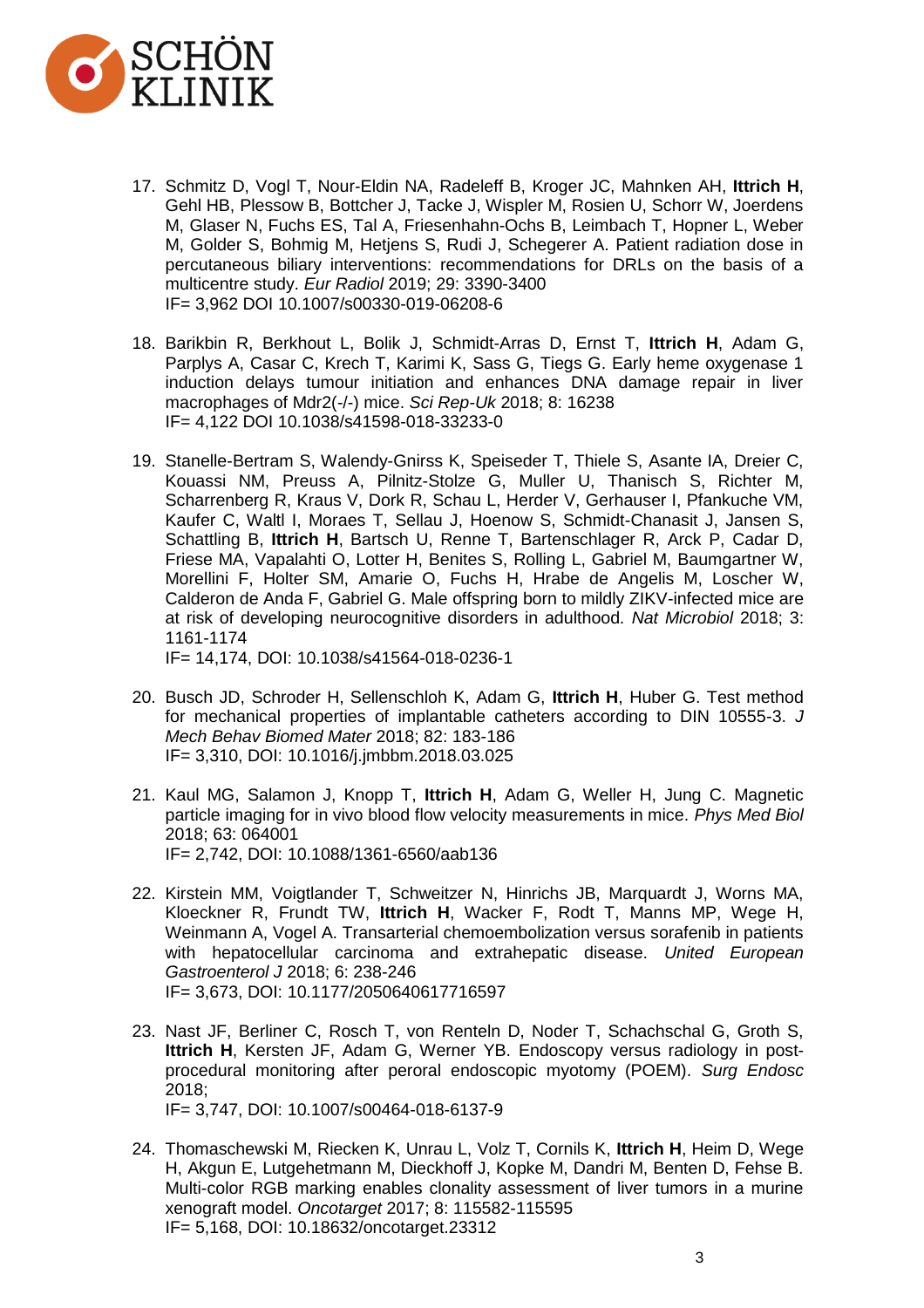

- 25. **Ittrich H**, Bockhorn M, Klose H, Simon M. The Diagnosis and Treatment of Hemoptysis. *Dtsch Arztebl Int* 2017; 114: 371-381 IF= 4,257, DOI: 10.3238/arztebl.2017.0371
- 26. Busch JD, Vens M, Herrmann J, Adam G, **Ittrich H**. Material Failure of Silicone Catheter Lines: A Retrospective Review of Partial and Complete Ruptures in 553 Patients. *AJR Am J Roentgenol* 2017; 208: 464-469 IF= 3,01, DOI: 10.2214/AJR.16.16540
- 27. Dieckhoff J, Kaul MG, Mummert T, Jung C, Salamon J, Adam G, Knopp T, Ludwig F, Balceris C, **Ittrich H**. In vivo liver visualizations with magnetic particle imaging based on the calibration measurement approach. *Phys Med Biol* 2017; 62: 3470- 3482 IF= 2,811, DOI: 10.1088/1361-6560/aa562d
- 28. Busch JD, Vens M, Mahler C, Herrmann J, Adam G, **Ittrich H**. Complication Rates Observed in Silicone and Polyurethane Catheters of Totally Implanted Central Venous Access Devices Implanted in the Upper Arm. *J Vasc Interv Radiol* 2017; 28: 1177-1183 IF= 2,780, DOI: 10.1016/j.jvir.2017.04.024
- 29. Kaul MG, Mummert T, Jung C, Salamon J, Khandhar AP, Ferguson RM, Kemp SJ, **Ittrich H**, Krishnan KM, Adam G, Knopp T. In vitro and in vivo comparison of a tailored magnetic particle imaging blood pool tracer with Resovist. *Phys Med Biol*  2017; 62: 3454-3469 IF= 2,811, DOI: 10.1088/1361-6560/aa5780
- 30. Jung C, Christiansen S, Kaul MG, Koziolek E, Reimer R, Heeren J, Adam G, Heine M, **Ittrich H**. Quantitative and qualitative estimation of atherosclerotic plaque burden in vivo at 7T MRI using Gadospin F in comparison to en face preparation evaluated in ApoE KO mice. *PLoS One* 2017; 12: e0180407 IF= 3,54, DOI: 10.1371/journal.pone.0180407
- 31. Spink C, Avanesov M, Schmidt T, Grass M, Schoen G, Adam G, Koops A, **Ittrich H**, Bannas P. Noise reduction angiographic imaging technology reduces radiation dose during bronchial artery embolization. *Eur J Radiol* 2017; 97: 115-118 IF= 2,462, DOI: 10.1016/j.ejrad.2017.10.029
- 32. Wei H, Bruns OT, Kaul MG, Hansen EC, Barch M, Wisniowska A, Chen O, Chen Y, Li N, Okada S, Cordero JM, Heine M, Farrar CT, Montana DM, Adam G, **Ittrich H**, Jasanoff A, Nielsen P, Bawendi MG. Exceedingly small iron oxide nanoparticles as positive MRI contrast agents*. Proc Natl Acad Sci U S A* 2017; 114: 2325-2330 IF= 9,661, DOI: 10.1073/pnas.1620145114
- 33. Herrmann J, **Ittrich H**, Kaul MG, Groth M, Tozakidou M, Blohm M, Oh J, Adam G. Functional assessment of the kidneys in a 10 month-old child with renal artery stenosis by intravoxel incoherent motion. *Nephrology (Carlton)* 2017; 22: 257-260 IF= 1,42, DOI: 10.1111/nep.12896
- 34. Thiele ND, Wirth JW, Steins D, Koop AC, **Ittrich H**, Lohse AW, Kluwe J. TIMP-1 is upregulated, but not essential in hepatic fibrogenesis and carcinogenesis in mice. *Sci Rep* 2017; 7: 714 IF= 4,259, DOI: 10.1038/s41598-017-00671-1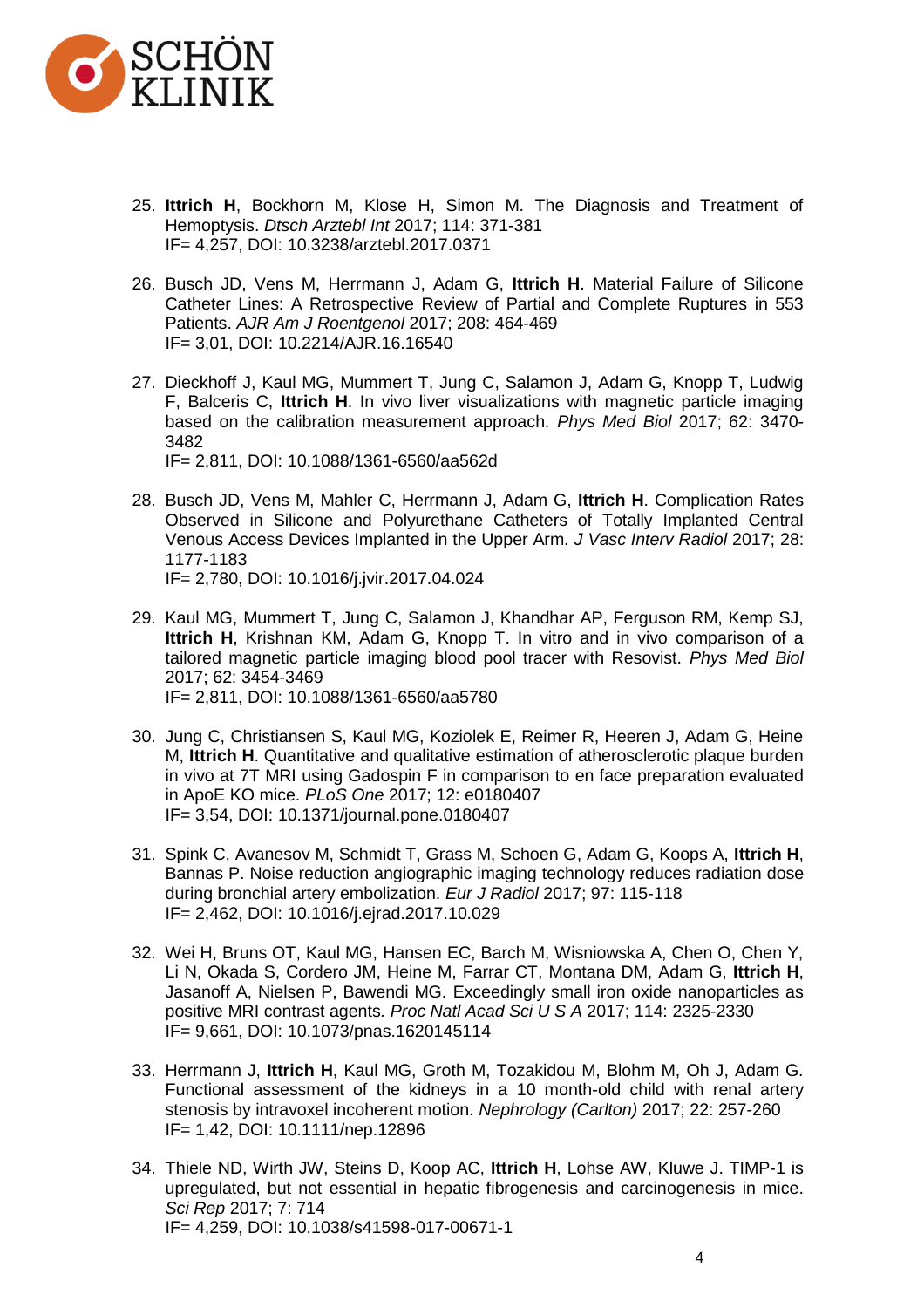

- 35. Graeser M, Knopp T, Szwargulski P, Friedrich T, von Gladiss A, Kaul M, Krishnan KM, **Ittrich H**, Adam G, Buzug TM. Towards Picogram Detection of Superparamagnetic Iron-Oxide Particles Using a Gradiometric Receive Coil. *Sci Rep* 2017; 7: 6872 IF= 4,259, DOI: 10.1038/s41598-017-06992-5
- 36. Busch JD, Vens M, Herrmann J, Adam G, **Ittrich H**. Material Failure of Silicone Catheter Lines: A Retrospective Review of Partial and Complete Ruptures in 553 Patients. *AJR Am J Roentgenol* 2016, IF= 3,01, DOI: 10.2214/AJR.16.16540: 1-6
- 37. Salamon J, Hofmann M, Jung C, Kaul MG, Werner F, Them K, Reimer R, Nielsen P, Vom Scheidt A, Adam G, Knopp T, **Ittrich H**. Magnetic Particle / Magnetic Resonance Imaging: In-Vitro MPI-Guided Real Time Catheter Tracking and 4D Angioplasty Using a Road Map and Blood Pool Tracer Approach. *PLoS One* 2016; 11: e0156899 IF= 3,54, DOI: 10.1371/journal.pone.0156899
- 38. Werner F, Jung C, Hofmann M, Werner R, Salamon J, Saring D, Kaul MG, Them K, Weber OM, Mummert T, Adam G, **Ittrich H**, Knopp T. Geometry planning and image registration in magnetic particle imaging using bimodal fiducial markers. *Med Phys* 2016; 43: 2884 IF= 2,617, DOI: 10.1118/1.4948998
- 39. Them K, Salamon J, Szwargulski P, Sequeira S, Kaul MG, Lange C, **Ittrich H**, Knopp T. Increasing the sensitivity for stem cell monitoring in system-function based magnetic particle imaging. *Phys Med Biol* 2016; 61: 3279-3290 IF= 2,60, DOI: 10.1088/0031-9155/61/9/3279
- 40. Simon M, **Ittrich H**, Harbaum L, Oqueka T, Kluge S, Klose H. Bleeding Complications After Endoscopic Lung Volume Reduction Coil Treatment: A Retrospective Observational Study. Arch Bronconeumol 2016, DOI: Retrospective Observational Study. *Arch Bronconeumol* 2016, DOI: 10.1016/j.arbres.2016.04.012 IF= 2,979, DOI: 10.1016/j.arbres.2016.04.012
- 41. Meyer M, Fehling H, Matthiesen J, Lorenzen S, Schuldt K, Bernin H, Zaruba M, Lender C, Ernst T, **Ittrich H**, Roeder T, Tannich E, Lotter H, Bruchhaus I. Overexpression of Differentially Expressed Genes Identified in Non-pathogenic and Pathogenic Entamoeba histolytica Clones Allow Identification of New Pathogenicity Factors Involved in Amoebic Liver Abscess Formation. *PLoS Pathog* 2016; 12: e1005853 IF= 6,608, DOI: 10.1371/journal.ppat.1005853
- 42. Keller S, **Ittrich H**, Schramm C, Lohse AW, Amling M, Adam G, Yamamura J. Diffusion-weighted MRI for detection of hepatic osteodystrophy in primary sclerosing cholangitis: a comparison study with dual-energy X-ray absorptiometry. *Jpn J Radiol* 2016, DOI: 10.1007/s11604-016-0573-z IF= 0,94, DOI: 10.1007/s11604-016-0573-z
- 43. Abramowski P, Krasemann S, Ernst T, Lange C, **Ittrich H**, Schweizer M, Zander AR, Martin R, Fehse B. Mesenchymal Stromal/Stem Cells Do Not Ameliorate Experimental Autoimmune Encephalomyelitis and Are Not Detectable in the Central Nervous System of Transplanted Mice. *Stem Cells Dev* 2016; 25: 1134-1148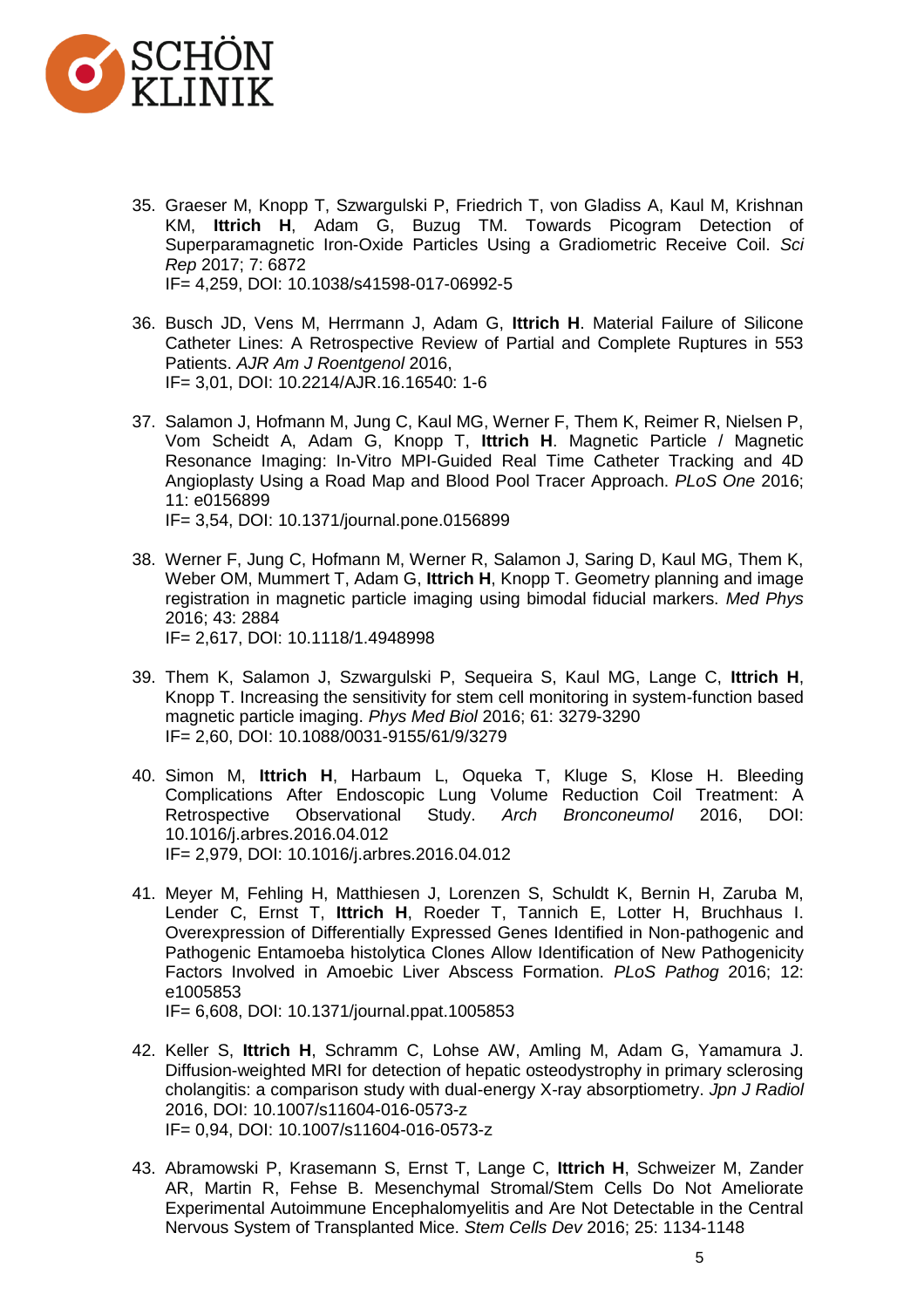

IF= 3,562, DOI: 10.1089/scd.2016.0020

- 44. Denzer UW, Sioulas AD, Abdulkarim M, Groth S, Rosch T, Busch P, Izbicki J, **Ittrich H**, Adam G, Schachschal G. Endoscopic ultrasound-guided drainage of abdominal fluid collections after pancreatic surgery: Efficacy and long-term follow-up. *Z Gastroenterol* 2016; 54: 1047-1053 IF= 0,05, DOI: 10.1055/s-0042-112032
- 45. Jung CS, Heine M, Freund B, Reimer R, Koziolek EJ, Kaul MG, Kording F, Schumacher U, Weller H, Nielsen P, Adam G, Heeren J, **Ittrich H**. Quantitative Activity Measurements of Brown Adipose Tissue at 7 T Magnetic Resonance Imaging After Application of Triglyceride-Rich Lipoprotein 59Fe-Superparamagnetic Iron Oxide Nanoparticle: Intravenous Versus Intraperitoneal Approach. *Invest Radiol.* 2016; Mar;51(3):194-202. IF= 4,437, DOI: 10.1097/RLI.0000000000000235
- 46. Noll J, Helk E, Fehling H, Bernin H, Marggraff C, Jacobs T, Huber S, Pelczar P, Ernst T, **Ittrich H**, Otto B, Mittrücker HW, Hölscher C, Tacke F, Bruchhaus I, Tannich E, Lotter H. IL-23 promotes immunopathology and prevents IL-13 dependent tissue repair associated with Ly6Clo monocytes in Entamoeba histolytica-induced liver damage. *J Hepatol.* 2016; Jan 22. pii: S0168- 8278(16)00019-2. IF= 11,336, DOI: 10.1016/j.jhep.2016.01.013.
- 47. Li J, Kantas A, **Ittrich H**, Koops A, Achilles EG, Fischer L, Nashan B. Avoid "All-Touch" by Hybrid ALPPS to Achieve Oncological Efficacy. *Annals of surgery* 2016; Jan; 263(1):e6-7 IF= 8,327, DOI:10.1097/SLA.0000000000000845
- 48. Bannas P, Lenz A, Kunick V, Well L, Fumey W, Rissiek B, Haag F, Schmid J, Schutze K, Eichhoff A, Trepel M, Adam G, **Ittrich H**, Koch-Nolte F. Molecular imaging of tumors with nanobodies and antibodies: Timing and dosage are crucial factors for improved in vivo detection, *Contrast media & molecular imaging* 2015; 10: 367-378 IF= 2,923, DOI: 10.1002/cmmi.1637
- 49. Raabe N, Forberich E, Freund B, Bruns OT, Heine M, Kaul MG, Tromsdorf U, Herich L, Nielsen P, Reimer R, Hohenberg H, Weller H, Schumacher U, Adam G, **Ittrich H.** Determination of liver-specific r2\* of a highly monodisperse USPIO by 59Fe iron core-labeling in mice at 3 T MRI. *Contrast media & molecular imaging 2015;* 10(2): 153-162 IF= 2,923, DOI:10.1002/cmmi.1612
- 50. Ernst TM, Fehling H, Bernin H, Zaruba MD, Bruchhaus I, Adam G, **Ittrich H**\*, Lotter H\* (\*contributed equally). Magnetic Resonance Imaging of Pathogenic Protozoan Parasite Entamoeba histolytica Labeled With Superparamagnetic Iron Oxide Nanoparticles, *Invest Radiol* Oct 2015; 50(10): 709-18 IF= 4,437, DOI: 10.1097/RLI.0000000000000175
- 51. Carambia A, Freund B, Schwinge D, Bruns OT, Salmen SC, **Ittrich H**, Reimer R, Heine M, Huber S, Waurisch C, Eychmuller A, Wraith DC, Korn T, Nielsen P, Weller H, Schramm D, Luth S, Lohse AW, Heeren J, Herkel J. Nanoparticle-based autoantigen delivery to Treg-inducing liver sinusoidal endothelial cells enables control of autoimmunity in mice, *J Hepatol* 2015; 62(6), 1349-1356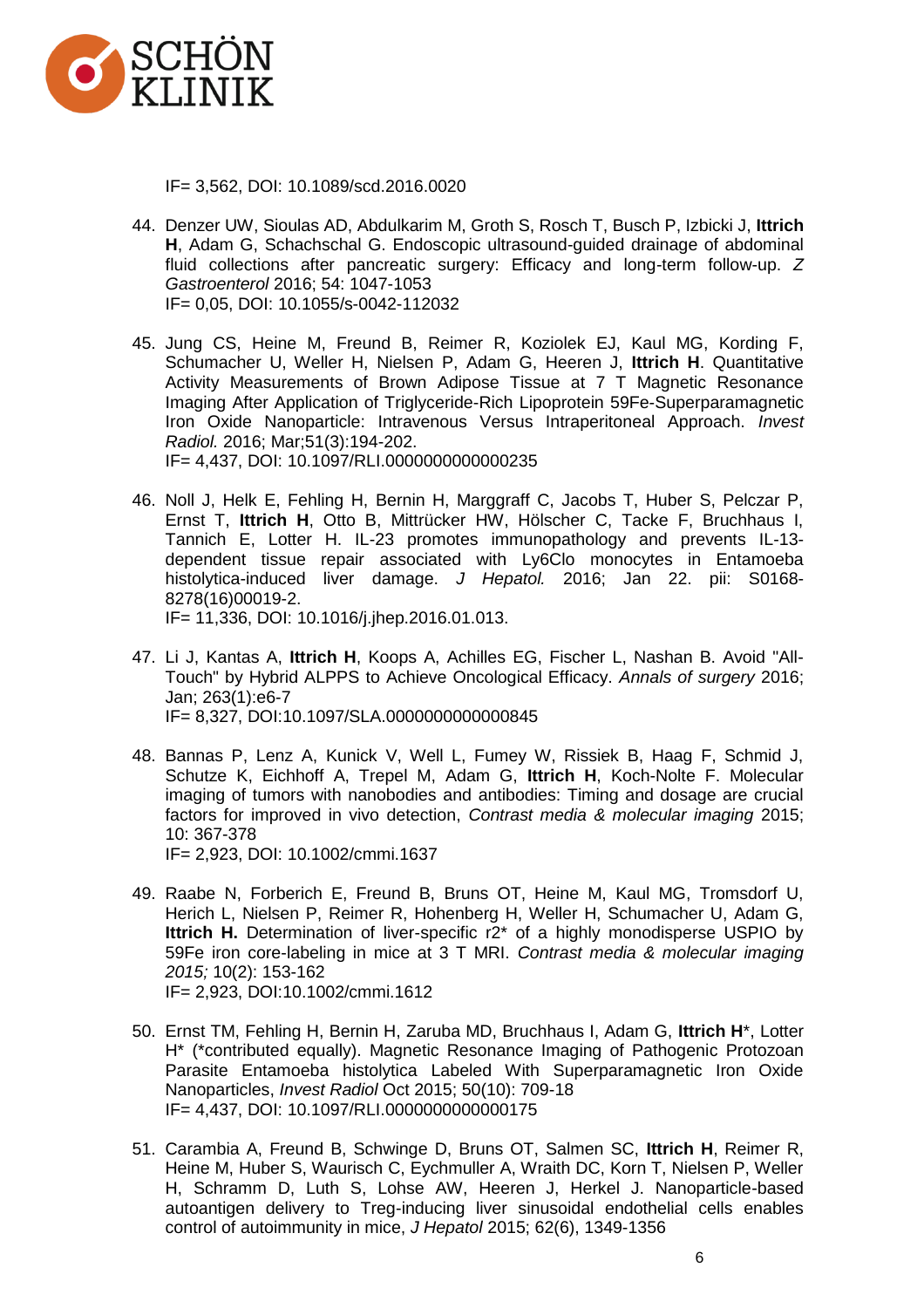

IF= 11,336, DOI: 10.1016/j.jhep.2015.01.006

- 52. Kaul MG, Weber O, Heinen U, Reitmeier A, Mummert T, Jung C, Raabe N, Knopp T, **Ittrich H**, Adam G. Combined Preclinical Magnetic Particle Imaging and Magnetic Resonance Imaging: Initial Results in Mice. *RöFo - Fortschritte auf dem Gebiete der Röntgenstrahlen und der bildgebenden Verfahren* 2015; 187: 347-352 IF= 1,402, DOI: 10.1055/s-0034-1399344
- 53. Jung C, Kaul MG, Bruns OT, Ducic T, Freund B, Heine M, Reimer R, Meents A, Salmen SC, Weller H, Nielsen P, Adam G, Heeren J, **Ittrich H.** Intraperitoneal Injection Improves the Uptake of Nanoparticle-Labeled High-Density Lipoprotein to Atherosclerotic Plaques Compared With Intravenous Injection: A Multimodal Imaging Study in ApoE Knockout Mice. *Circ Cardiovasc Imaging* 2014; 7(2): 303- 311

IF= 5,316, DOI: 10.1161/CIRCIMAGING.113.000607

- 54. Bannas P, Well L, Lenz A, Rissiek B, Haag F, Schmid J, Hochgrafe K, Trepel M, Adam G, **Ittrich H**, Koch-Nolte F. In vivo near-infrared fluorescence targeting of T cells: comparison of nanobodies and conventional monoclonal antibodies. *Contrast media & molecular imaging* 2014; 9(2): 135-142. IF= 2,923, DOI: 10.1002/cmmi.1548
- 55. Jung C, Ducic T, Reimer R, Koziolek E, Kording F, Heine M, Adam G, **Ittrich H**, Kaul MG. Gadospin f-enhanced magnetic resonance imaging for diagnosis and monitoring of atherosclerosis: validation with transmission electron microscopy and x-ray fluorescence imaging in the apolipoprotein e-deficient mouse. *Molecular imaging* 2014; 13(0): 1-10 IF= 1,962, doi: 10.2310/7290.2014.00039.
- 56. Peldschus K, **Ittrich H**. Magnetic Resonance Imaging of Metastases in Xenograft Mouse Models of Cancer. *Methods Mol Biol* 2014; 1070: 213-222 IF= 1,290
- 57. Klink T, Simon P, Knopp C, **Ittrich H**, Fischer L, Adam G, Koops A. Liver Remnant Regeneration in Donors After Living Donor Liver Transplantation: Long-Term Follow-Up Using CT and MR Imaging. *RöFo - Fortschritte auf dem Gebiete der Röntgenstrahlen und der bildgebenden Verfahren* 2014; 186(6): 598-605 IF= 1,402, DOI: 10.1055/s-0033-1355894
- 58. Heidemann F, Schildt A, Schmid K, Bruns OT, Riecken K, Jung C, **Ittrich H**, Wicklein D, Reimer R, Fehse B, Heeren J, Luers G, Schumacher U, Heine M. Selectins mediate small cell lung cancer systemic metastasis. *PLoS One* 2014; 9(4): e92327, IF= 3,234, DOI:10.1371/journal.pone.0092327
- 59. Resa-Infante P, Thieme R, Ernst T, Arck PC, **Ittrich H**, Reimer R, Gabriel G. Importin-alpha7 is Required for Enhanced Influenza A Virus Replication in the Alveolar Epithelium and Severe Lung Damage in Mice. *Journal of virology 2014;* Jul; 88(14): 8166-79. IF= 4,439, DOI: 10.1128/JVI.00270-14
- 60. Ernst TM, Schwinge D, Raabe N, Daubmann A, Kaul MG, Adam G, Schramm C and **Ittrich H.** Imaging of the murine biliopancreatic tract at 7T: Technique and results in a model of Primary Sclerosing Cholangitis. *J Magn Reson Imaging* 2014; 40: 1355-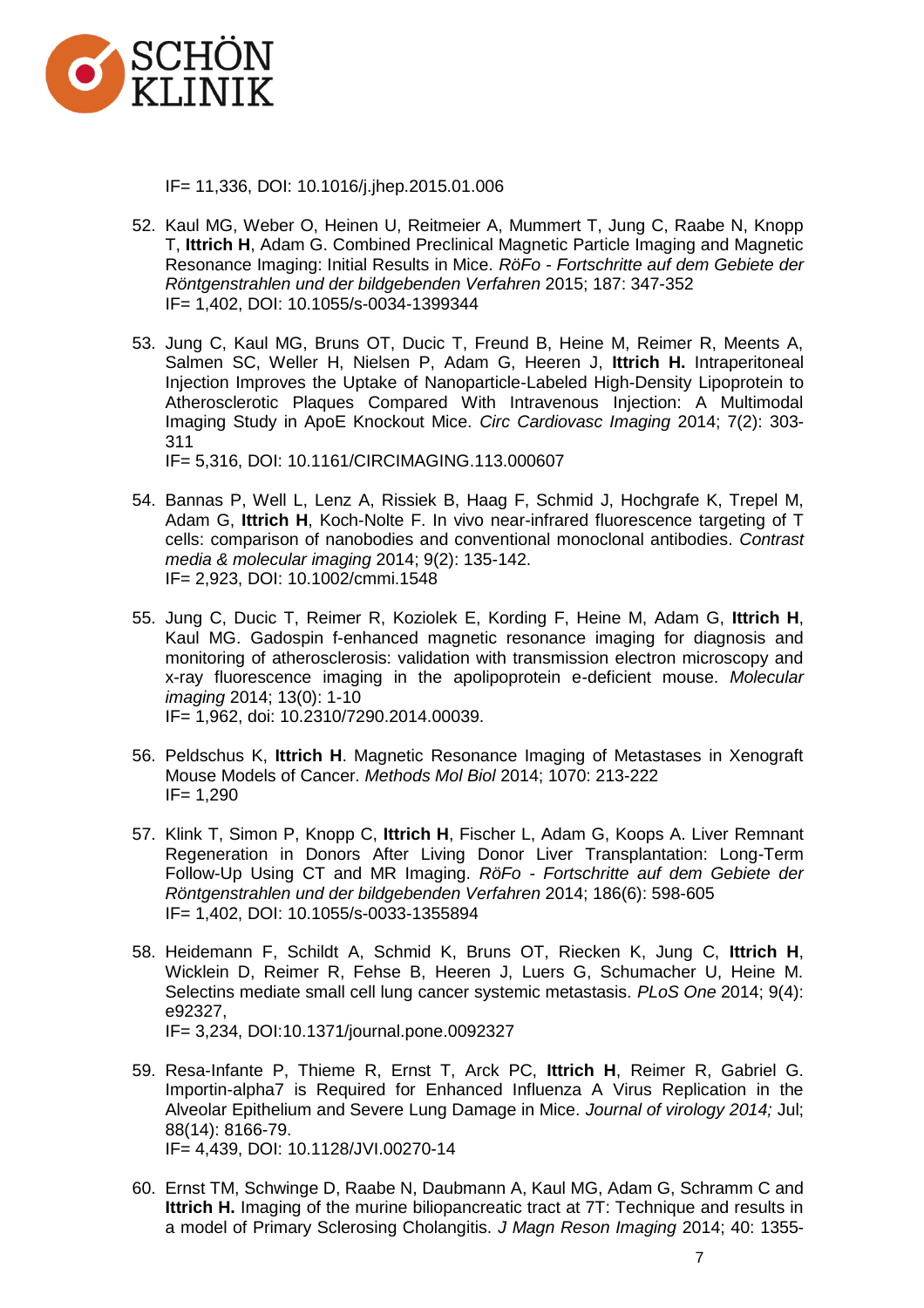

1364 IF= 2,566, DOI: 10.1002/jmri.24475

- 61. Helk E, Bernin B, Ernst T, **Ittrich H**, Jacobs T, Heperen J, Tacke F, Tannich E and Lotter H. TNFα-mediated liver destruction by Kupffer cells and Ly6Chi monocytes during Entamoeba histolytica infection. *PLoS Pathog 2013;* 9: e1003096 IF= 8,136, DOI: 10.1371/journal.ppat.1003096
- 62. Peldschus K, Salamon J, Wicklein D, Lange C, **Ittrich H**, Adam G and Schumacher U. Interaction of magnetically labeled multipotent mesenchymal stromal cells and E- /P-selectins monitored by Magnetic Resonance Imaging in mice. *Mol Imaging* 2013; 12: 100-110. IF= 3,408
- 63. Freund B, Tromsdorf UI, Bruns OT, Heine M, Giemsa A, Bartelt A, Salmen SC, Raabe N, Heeren J, **Ittrich H**, Reimer R, Hohenberg H, Schumacher U, Weller H and Nielsen P. A simple and widely applicable method to (59)fe-radiolabel monodisperse superparamagnetic iron oxide nanoparticles for in vivo quantification studies. *ACS Nano* 2012; 6(8): 7318-25. IF= 12,062, DOI: 10.1021/nn3024267.
- 64. Fraedrich K, Schrader J, **Ittrich H**, Keller G, Gontarewicz A, Matzat V, Kromminga A, Pace A, Moll J, Blaker M, Lohse AW, Horsch D, Brummendorf TH and Benten D. Targeting Aurora Kinases with Danusertib (PHA-739358) Inhibits Growth of Liver Metastases from Gastroenteropancreatic Neuroendocrine Tumors in an Orthotopic Xenograft Model. *Clin Cancer Res* 2012; 18(17): 4621-32. IF= 7,837, DOI: 10.1158/1078-0432.CCR-11-2968.
- 65. Henes FO, Groth M, Bley TA, Regier M, Nuchtern JV, **Ittrich H**, Treszl A, Adam G and Bannas P. Quantitative assessment of bone marrow attenuation values at MDCT: An objective tool for the detection of bone bruise related to occult sacral insufficiency fractures. *Eur Radiol* 2012; 22(10): 2229-36. IF= 3,584, DOI: 10.1007/s00330-012-2472-8
- 66. Kruger HS, Brockmann MD, Salamon J, **Ittrich H** and Hanganu-Opatz IL. Neonatal hippocampal lesion alters the functional maturation of the prefrontal cortex and the early cognitive development in pre-juvenile rats. *Neurobiol Learn Mem 2012;* 97(4): 470-81.

IF= 3,327, DOI: 10.1016/j.nlm.2012.04.001.

- 67. Bannas P, Habermann CR, Jung C, Bley TA, **Ittrich H**, Adam G and Koops A. Diagnostic accuracy of state-of-the-art MDCT scanners without gantry tilt in patients with oral and oropharyngeal cancer. *Eur J Radiol* 2012; 81(12): 3947-52 IF= 2,512, DOI: 10.1016/j.ejrad.2011.07.009
- 68. Heine M, Nollau P, Masslo C, Nielsen P, Freund B, Bruns OT, Reimer R, Hohenberg H, Peldschus K, **Ittrich H** and Schumacher U. Investigations on the usefulness of CEACAMs as potential imaging targets for molecular imaging purposes. *PLoS One* 2011; 6(12): e28030. IF= 4,092, doi: 10.1371/journal.pone.0028030.
- 69. Bartelt A, Bruns OT, Reimer R, Hohenberg H, **Ittrich H**, Peldschus K, Kaul MG, Tromsdorf UI, Weller H, Waurisch C, Eychmuller A, Gordts PL, Rinninger F, Bruegelmann K, Freund B, Nielsen P, Merkel M and Heeren J. Brown adipose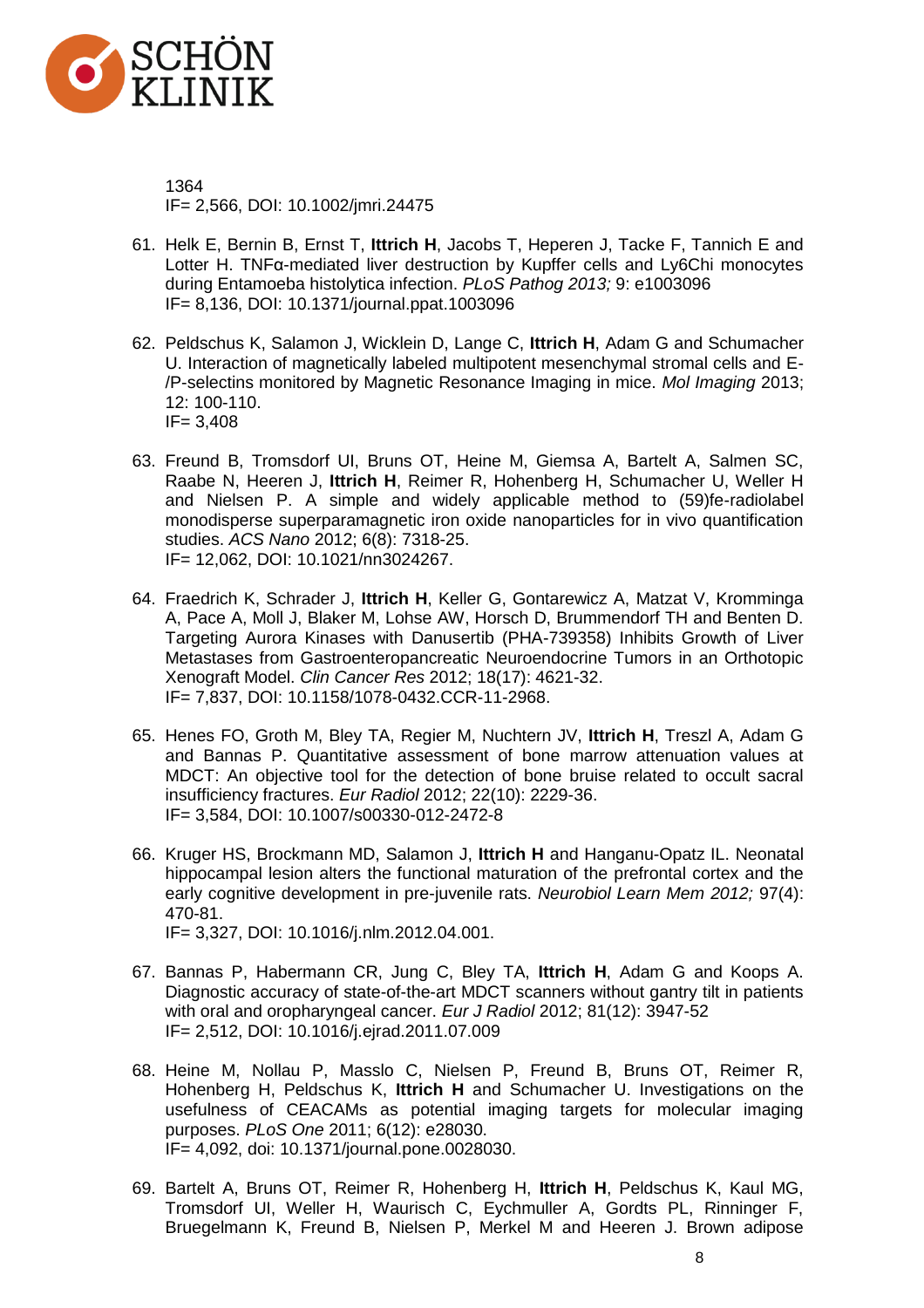

tissue activity controls triglyceride clearance. *Nat Med* 2011; 17(2): 200-5. IF= 22,462, DOI: 10.1038/nm.2297.

- 70. Peldschus K, Schultze A, Nollau P, Kaul M, Schumacher U, Wagener C, Adam G and **Ittrich H.** Quantitative MR imaging of targeted SPIO particles on the cell surface and comparison to flow cytometry. *Magn Reson Imaging* 2010; 28(4): 599-606. IF= 2,042, DOI: 10.1016/j.mri.2009.12.017
- 71. Bannas P, Graumann O, Balcerak P, Peldschus K, Kaul MG, Hohenberg H, Haag F, Adam G, **Ittrich H** and Koch-Nolte F. Quantitative magnetic resonance imaging of enzyme activity on the cell surface: in vitro and in vivo monitoring of ADPribosyltransferase 2 on T cells. *Mol Imaging* 2010; 9(4): 211-22.  $IF = 3,169$
- 72. Bruns OT, **Ittrich H**, Peldschus K, Kaul MG, Tromsdorf UI, Lauterwasser J, Nikolic MS, Mollwitz B, Merkel M, Bigall NC, Sapra S, Reimer R, Hohenberg H, Weller H, Eychmuller A, Adam G, Beisiegel U and Heeren J. Real-time magnetic resonance imaging and quantification of lipoprotein metabolism in vivo using nanocrystals. *Nat Nanotechnol* 2009; 4(3): 193-201. IF= 26,309, DOI: 10.1038/nnano.2008.405
- 73. Thies A, Peldschus K, **Ittrich H**, Adam G, Altevogt P, Wagener C and Schumacher U. Magnetic resonance imaging of melanoma metastases in a clinical relevant human melanoma xenograft scid mouse model. *Cancer Lett* 2009; 274(2): 194-200. IF= 3,741, DOI: 10.1016/j.canlet.2008.09.011
- 74. **Ittrich H**, Lange C, Togel F, Zander AR, Dahnke H, Westenfelder C, Adam G and Nolte-Ernsting C. In vivo magnetic resonance imaging of iron oxide-labeled, arterially-injected mesenchymal stem cells in kidneys of rats with acute ischemic kidney injury: detection and monitoring at 3T. *J Magn Reson Imaging* 2007; 25(6): 1179-91.

IF= 2,658, DOI: 10.1002/jmri.20925

- 75. Peldschus K, Kaul M, Lange C, Nolte-Ernsting C, Adam G and **Ittrich H.** Magnetic resonance imaging of single SPIO labeled mesenchymal stem cells at 3 Tesla. *RöFo - Fortschritte auf dem Gebiete der Röntgenstrahlen und der bildgebenden Verfahren* 2005; 179(5): 473-9. IF= 1,882 DOI: 10.1055/s-2006-927370
- 76. Rupprecht M, Mensing CH, Barvencik F, **Ittrich H**, Heiland M, Rueger JM, Amling M and Pogoda P. Skeletal and dermatological manifestations of the nevoid Basal cell carcinoma syndrome (Gorlin-Goltz syndrome). Results of 8 patients in 12 years. *RöFo - Fortschritte auf dem Gebiete der Röntgenstrahlen und der bildgebenden Verfahren* 2007; 179(6): 618-26. IF= 1,882
- 77. Kittner T, Rudolf J, Fages JF, Legmann P, Aschauer M, Repa I, Alvares MR, Savalegui I, **Ittrich H**, Geterud K, de Kevviler E, Ayuso J, Lockhart ME, Blum A, Iliasch H, Leisinger G, van Beek EJ, Reid AW, Brown JJ, Yu TC, Flamm SD, Duber C, Judmaier W, Reimer P, Stiskal M, Kramann B, Wolff S and Blankenstein C. Efficacy and safety of gadodiamide (Gd-DTPA-BMA) in renal 3D-magnetic resonance angiography (MRA): a phase II study. *Eur J Radiol* 2007; 64(3): 456-64. IF= 2,339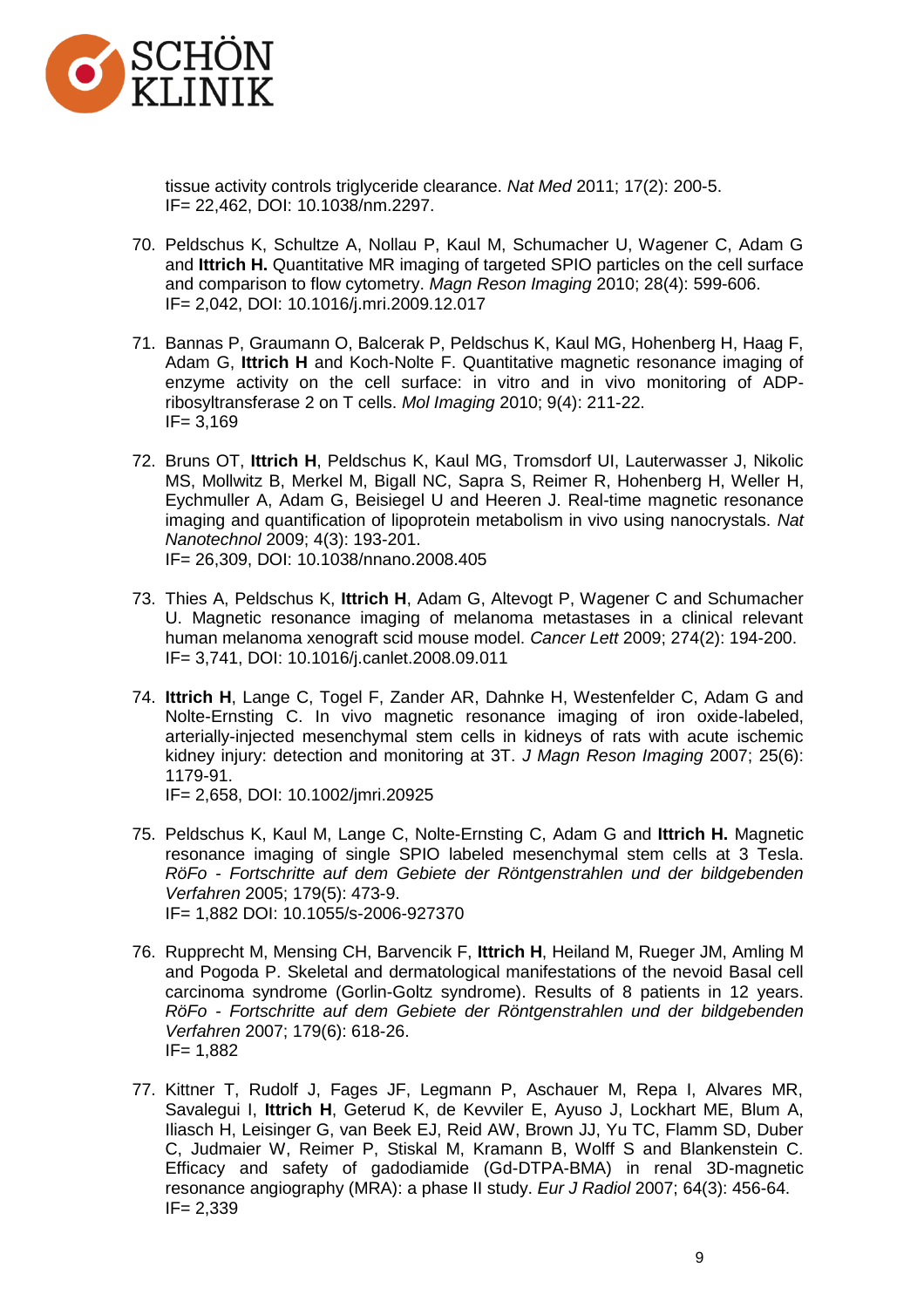

- 78. Regier M, Kandel S, Kaul MG, Hoffmann B, **Ittrich H**, Bansmann PM, Kemper J, Nolte-Ernsting C, Heller M, Adam G and Biederer J. Detection of small pulmonary nodules in high-field MR at 3 T: evaluation of different pulse sequences using porcine lung explants. *Eur Radiol* 2007; 17(5): 1341-1351.  $IF = 3,651$
- 79. Koops A, **Ittrich H**, Petri S, Priest A, Stork A, Lockemann U, Adam G and Weber C. Multicontrast-weighted magnetic resonance imaging of atherosclerotic plaques at 3.0 and 1.5 Tesla: ex-vivo comparison with histopathologic correlation. *Eur Radiol* 2007; 17(1): 279-86. IF= 3,651
- 80. Priest AN, **Ittrich H**, Jahntz CL, Kooijman H, Weber C and Adam G. Investigation of atherosclerotic plaques with MRI at 3 T using ultrasmall superparamagnetic particles of iron oxide. *Magn Reson Imaging* 2006; 24(10): 1287-93. IF= 1,871
- 81. **Ittrich H**, Lange C, Dahnke H, Zander AR, Adam G and Nolte-Ernsting C. Labeling of mesenchymal stem cells with different superparamagnetic particles of iron oxide and detectability with MRI at 3T. *RöFo - Fortschritte auf dem Gebiete der Röntgenstrahlen und der bildgebenden Verfahren* 2005; 177(8): 1151-63. IF= 1,908 DOI: 10.1055/s-2005-858330
- 82. Lange C, Togel F, **Ittrich H**, Clayton F, Nolte-Ernsting C, Zander AR and Westenfelder C. Administered mesenchymal stem cells enhance recovery from ischemia/reperfusion-induced acute renal failure in rats. *Kidney Int* 2005; 68(4): 1613-7.  $IF = 6,418$
- 83. Begemann PG, Arnold M, Detter C, Boehm DH, **Ittrich H**, Koops A, Reichenspurner H, Adam G and Weber C. The ECG-gated 4-row multidetector CT of the heart in preoperative imaging minimal invasive coronary artery bypass grafting. *RöFo - Fortschritte auf dem Gebiete der Röntgenstrahlen und der bildgebenden Verfahren* 2005; 177(8): 1084-92. IF= 1,908
- 84. Waehler R, **Ittrich H**, Mueller L, Krupski G, Ameis D and Schnieders F. Low-dose adenoviral immunotherapy of rat hepatocellular carcinoma using single-chain interleukin-12." *Hum Gene Ther* 2005; 16(3): 307-17.  $IF = 4.104$
- 85. **Ittrich H**, Kleibscheidel C and Nizze H. Paleopathological skeleton findings. Macroscopical and radiographical studies of 364 individuals from a medieval graveyard. *Pathologe* 2004; 25(2): 147-54. IF= 0,76, DOI: 10.1007/s00292-004-0683-8

## <sup>7</sup>**Übersichtsarbeiten**

- 1. Wege H, Li J, **Ittrich H**. Treatment Lines in Hepatocellular Carcinoma. Visc Med 2019; 35: 266-272 IF= 1,989, 10.1159/000501749
- 2. **Ittrich H**, Klose H, Adam G. (2015) Radiologic Management of Haemoptysis: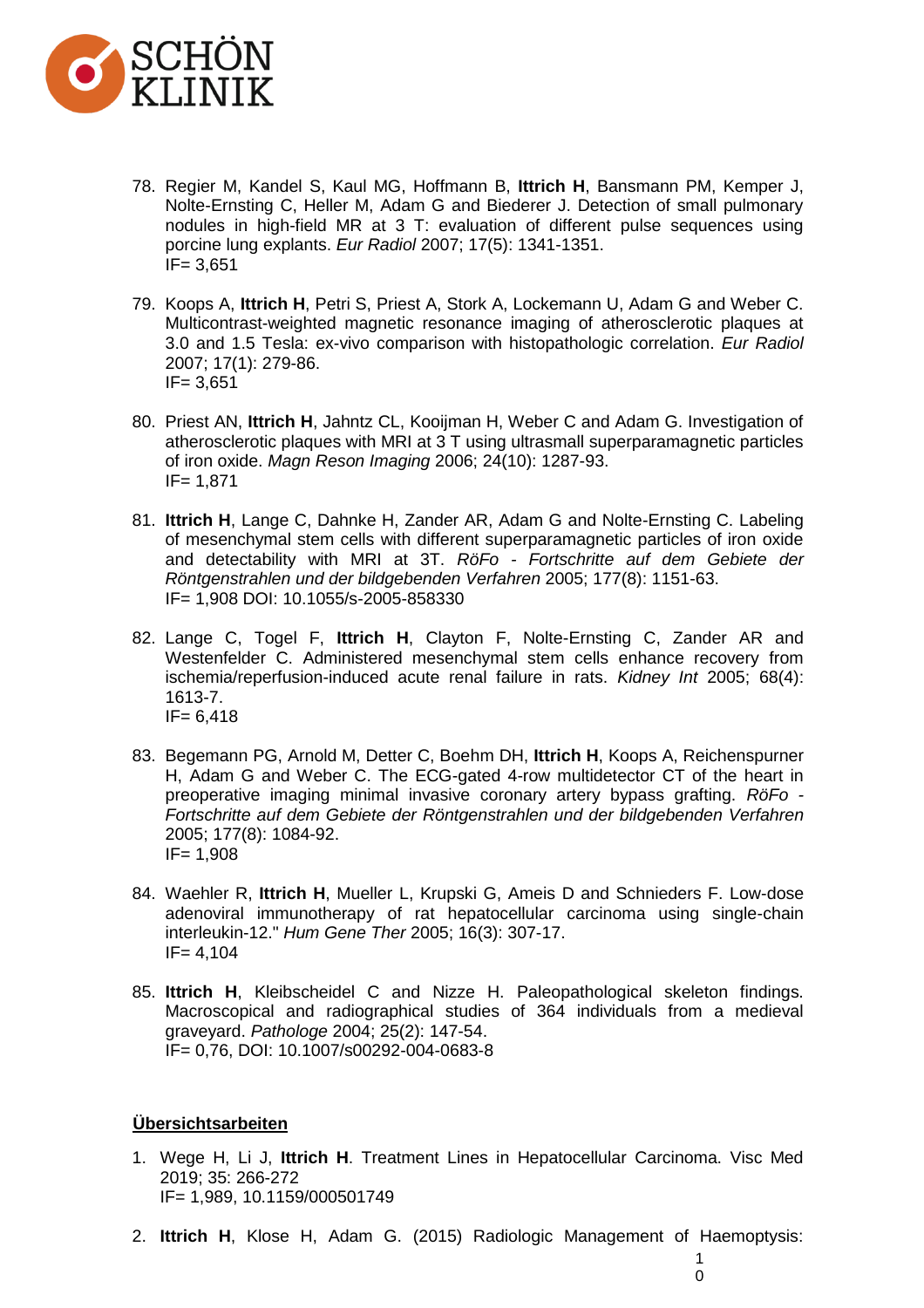

Diagnostic and Interventional Bronchial Arterial Embolisation. *RöFo - Fortschritte auf dem Gebiet der Röntgenstrahlen und der bildgebenden Verfahren* 187(4): 248-259 IF= 1,402, 10.1055/s-0034-1385457

3. **Ittrich H**, Peldschus K, Raabe N, Kaul M and Adam G. Superparamagnetic Iron Oxide Nanoparticles in Biomedicine: Applications and Developments in Diagnostics and Therapy. RöFo - *Fortschritte auf dem Gebiet der Röntgenstrahlen und der bildgebenden Verfahren* 2013; 185(12): 1149-1166 IF= 1,961, DOI: 10.1055/s-0033-1335438

#### **Kasuistiken**

- 1. Tobisch A, **Ittrich H**, Izbicki JR, Koenig AM. Successful management of esophageal necrosis after endovascular repair of chronic type B aortic dissection, *Ann Thorac Surg* 2014; 98(6): 2209-2211 IF= 3,849
- 2. Thoennissen NH, Clauditz T, **Ittrich H**, Stahl R, Bokemeyer C, Klose H. 55-year old woman, smoking, with obvious exhaustion, fever and hemopysis. *Deutsche Medizinische Wochenschrift* 2014; 139(41): 2073-2074  $IF = 0.542$
- 3. Schoennagel B, Adam G and **Ittrich H.** Spontaneous pneumomediastinum after cocaine abuse. *RöFo - Fortschritte auf dem Gebiet der Röntgenstrahlen und der bildgebenden Verfahren* 2013; 185(4): 371-373. IF= 1,961
- 4. **Ittrich H**, Klutmann S and Adam G. Intrapancreatic accessory spleen an important differential diagnosis of primary pancreatic tail neoplasia. *RöFo - Fortschritte auf dem Gebiet der Röntgenstrahlen und der bildgebenden Verfahren* 2013; 185(3): 269-272.  $IF = -$
- 5. **Ittrich H**, Lund CH and Skripitz R. Massive post-traumatic osteolysis of the thorax and cervical spine - Gorham-Stout syndrome. *RöFo - Fortschritte auf dem Gebiet der Röntgenstrahlen und der bildgebenden Verfahren* 2002; 174(8): 1040-1. IF= 1,786

#### 77B**Bücher/Buchbeiträge**

- 1. Kettenbach J, **Ittrich H**. Interventionen an der Lunge Embolisation von Lunge, Bronchialarterien und pulmonalen arteriovenösen Malformationen, in Interventionelle Radiologie, 1st ed. (Eds.: A. H. Mahnken, C. Thomas), Thieme, Stuttgart, New York, 2019, pp. 580-590. ISBN: 978-3132214514
- 2. **Ittrich H**, Klose H. Respiratorische Notfälle Hämoptoe, in Referenz Notfallmedizin, 1st ed. (Eds.: J. Scholz, J.-T. Gräsner, A. Bohn), Thieme, Stuttgart, 2019, pp. 231- 235. ISBN 978-3132412903
- 3. **Ittrich H.** "Paläopathologische Befunde an 364 mittelalterlichen Skeletten aus Rostock", Shaker; Auflage: 1 (März 2004) ISBN-10: 3832226273, ISBN-13: 978- 3832226275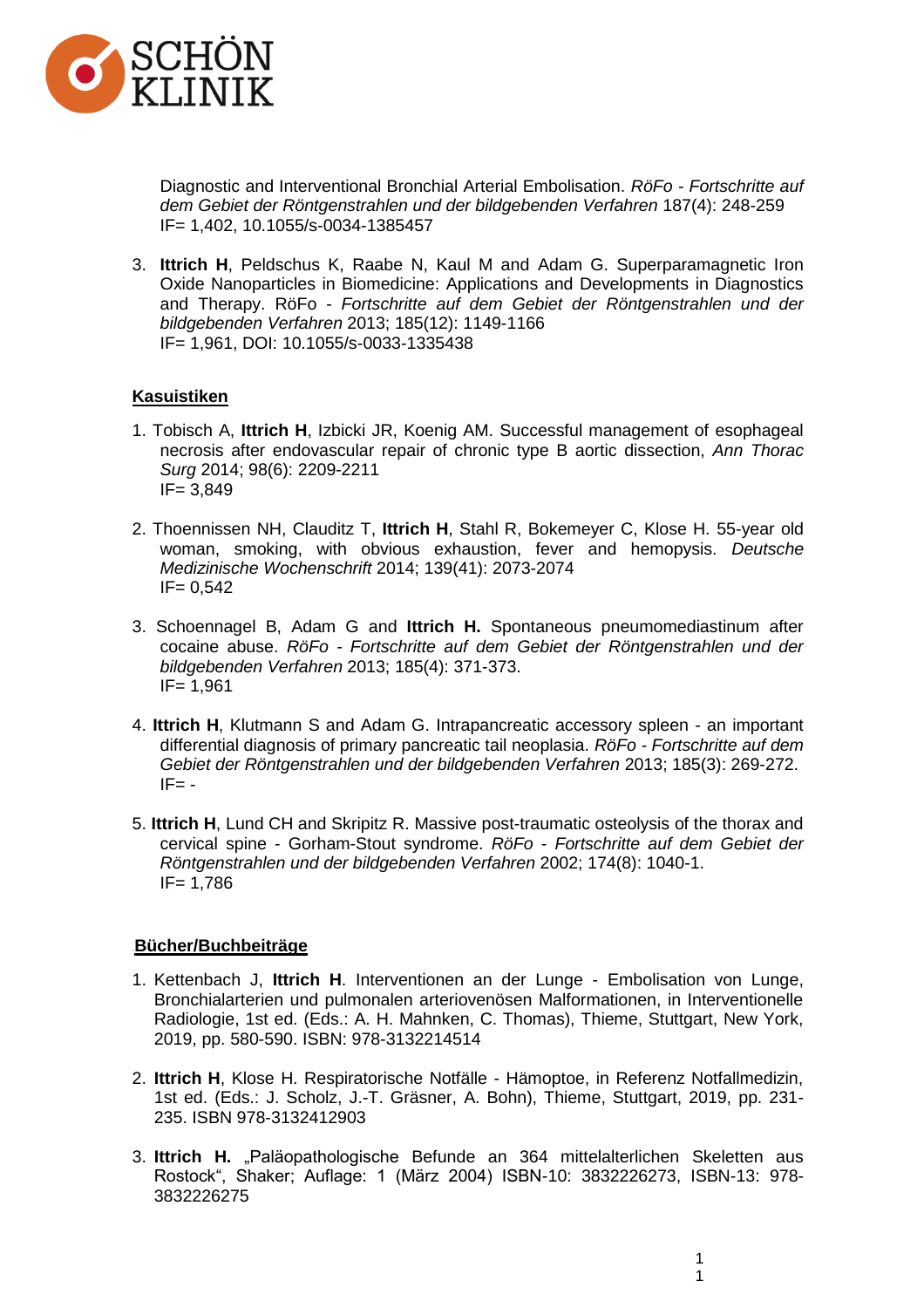

### 29B**Vorträge mit publiziertem Abstract**

- 1. **Ittrich H**, Peldschus K, Kaul MG, Raabe N, Jung C, Adam G. Superparamagnetic Iron Oxide Nanoparticles: Applications and Developments in Diagnostics and Therapy. Proc. Annual Meeting RSNA (2019): MI112-ED-MOA3
- 2. Salamon J, Jung C, Kaul MG, Adam G, Knopp T, **Ittrich H**. Real-Time 3D Thermography in a Liver Tumor Ablation Model Using Magnetic Particle Imaging. Proc. Annual Meeting RSNA (2019): SSM16-05
- 3. Steinmeister LA, Baltruschat IV, **Ittrich H**, Adam G, Saalbach A, Grass M, Nickisch H, von Berg J, Knopp T. Leveraging Interobserver Variability for Sensitive Pathology Detection in Chest X-Rays Proc. Annual Meeting RSNA (2019): CH279- SD-THA5
- 4. Baltruschat IV, Steinmeister LA, **Ittrich H**, Adam G, Saalbach A, Grass M, Nickisch H, von Berg J, Knopp T. Combining Effects of Advanced Image Processing for Automatic Disease Classification on Chest X-Rays by Ensembling and Deep Learning. Proc. Annual Meeting RSNA (2019): SST02-01
- 5. Baltruschat IV, Grass M, Saalbach A, Nickisch H, von Berg J, Steinmeister LA, **Ittrich H**, Knopp T, Adam G. Neuronale Netze zur Pathologiedetektion bei Röntgenthoraxuntersuchungen: Verbesserung durch intelligente Vorverarbeitung. Kongressband Deutscher Röntgenkongress (2019): WISS 205.6
- 6. Kaul M, Salamon J, Jung C, Graeser M, **Ittrich H**, Adam G, Peldschus K. Pulmonare Zirkulationszeitmessung und Lungenblutvolumenbestimmung in der Maus mittels Magnetic Particle Imaging und der Magnetresonanztomografie. Kongressband Deutscher Röntgenkongress (2019): WISS 304.4
- 7. Wernecke J, Möddel M, Mummert T, Kaul M, Salamon J, **Ittrich H**. Echtzeit 3D Zystografie und Volumetrie mittels Magnetic Particle Imaging im Rattenmodel. Kongressband Deutscher Röntgenkongress (2019): P7
- 8. Grass M, Baltruschat IV, Saalbach A, Nickisch H, von Berg J, **Ittrich H**, Steinmeister LA, Adam G, Knopp T. Effect of advanced image preprocessing for multi-label chest X-ray classification. Proc. Annual Meeting ECR (2019): C-1093
- 9. Jung C, Heine M, Kaul MG, Kording F, Adam G, **Ittrich H**. Monitoring of atherosclerotic plaque progression in ApoE KO mice: - a comparison of in vivo 7T MRI and ex vivo microCT. Proc. Annual Meeting ECR (2019): C-2713
- 10. **Ittrich H**, Baltruschat IM, Steinmeister LA, Grass M, Saalbach A, Knopp T, Adam G, Nickisch H. Effect of Inter-Observer Variability on Deep Learning in Chest X-Rays. *Proc. Annual Meeting RSNA* (2018): AI200-SD-SUA1
- 11. Kaul MG, Molwitz I, Jung C, Salamon JM, Knopp T, Adam G, **Ittrich H**. Multimodal Perfusion Study in an Experimental Ex Vivo Pig Kidney Phantom Using Digital Subtraction Angiography, Magnetic Resonance Imaging, and Magnetic Particle Imaging. *Proc. Annual Meeting RSNA* (2018): MI202-SD-SUA3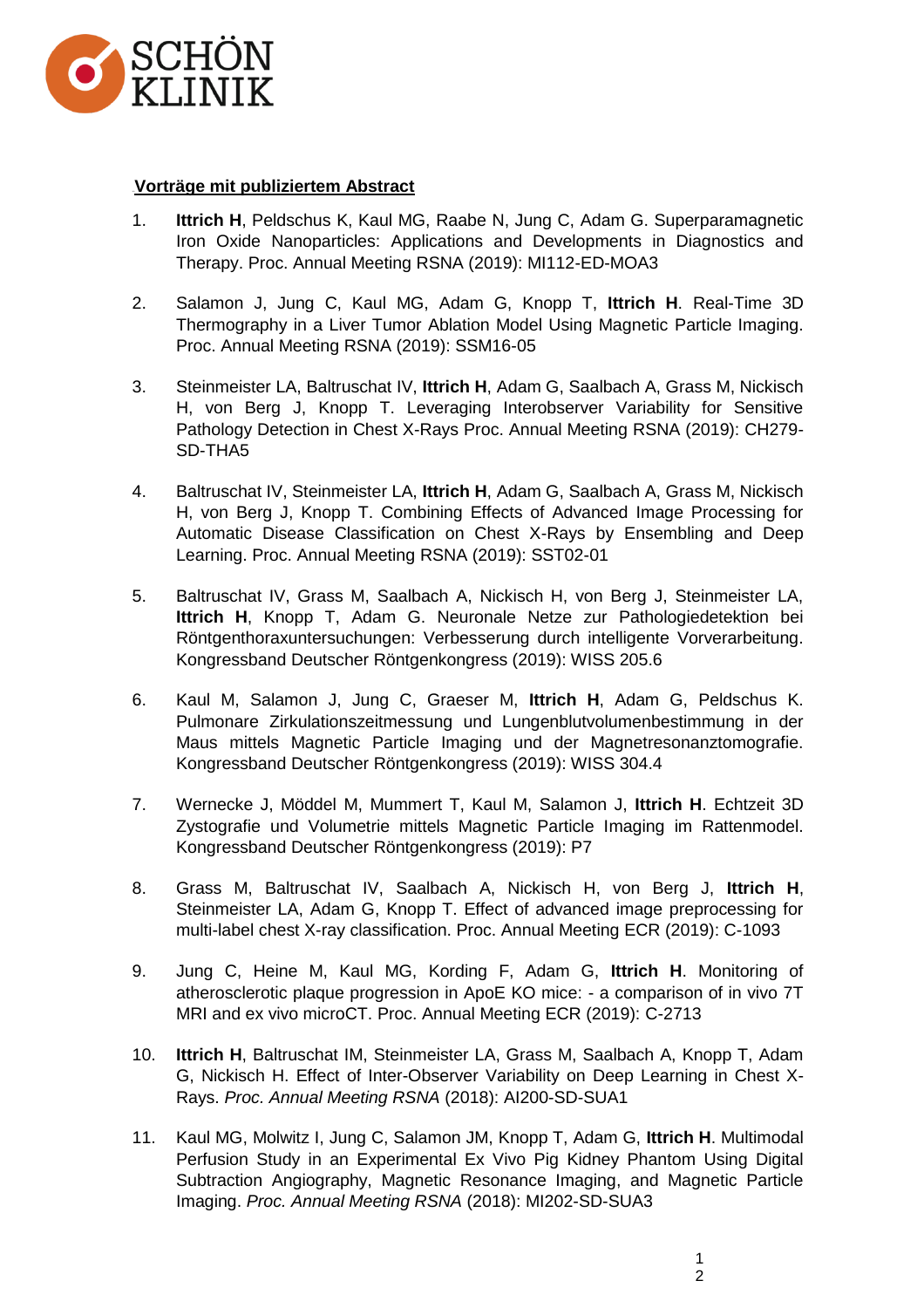

- 12. Jung C, Heine M, Kaul MG, **Ittrich H**, Adam G. Imaging of Atherosclerotic Plaque Burden in ApoE KO Mice: A Comparison of In Vivo 7T MRI and Ex Vivo MicroCT. *Proc. Annual Meeting RSNA* (2018): MI237-SD-THA4
- 13. **Ittrich H**, Peldschus K, Kaul MG, Raabe N, Jung C, Adam G. Superparamagnetic Iron Oxide Nanoparticles: Applications and Developments in Diagnostics and Therapy. *Proc. Annual Meeting RSNA* (2018): MI113-ED-X
- 14. Jung CSL, Heine M, Mangels N, Kaul MG, Adam G, **Ittrich H**, Heeren J. BAT activity in Type I and Type II diabetes mouse models: multimodal imaging study using 7T MRI and intravital microscopy. *Proc. Annual Meeting ECR* (2018): B-0990 11:18
- 15. Spink C, Avanesov M, Schmidt T, Grass M, Schön G, Koops A, Adam G, **Ittrich H**, Bannas P. Reduktion der Strahlendosis bei der Bronchialarterienembolisation durch neue Bildverarbeitungstechnologie in der Angiografie. *Kongressband Deutscher Röntgenkongress* (2018): WISS 205.6
- 16. Kaul M, Wei H, Bruns O, Hansen E, Heine M, Adam G, Bawendi M, **Ittrich H**. Außerordentlich kleine superparamagnetische Eisenoxid Nanopartikel mit renaler Clearance für die dynamische kontrastverstärkte Magnetresonanztomografie. *Kongressband Deutscher Röntgenkongress* (2018): WISS 316.4
- 17. Jung C, Heine M, Mangels N, Kaul M, Adam G, **Ittrich H**, Heeren J. In vivo Bildgebung des braunen Fettgewebes in Typ 1 und Typ 2 Diabetes Mausmodellen mittels 7T MRT und Intravitalmikroskopie. *Kongressband Deutscher Röntgenkongress* (2018): WISS 307.1
- 18. Jung C, Salamon J, Swargulski P, Kaul MG, Adam G, Krishnan KM, Khandahr A, Knopp T, **Ittrich H**. Whole-body imaging of mice using a long circulating blood pool tracer to perform multi-patch MPI. Proc. *Annual Meeting ECR* (2017): B-0433
- 19. Jung C, Heine M, Mangels N, Kaul MG, Adam G, **Ittrich H**, Heeren J. Insulindependent triglyceride-rich lipoprotein uptake into brown adipose tissue visualised by 7T MRI and intravital microscopy: *Proc. Annual Meeting ECR* (2017): B-0434
- 20. Kaul MG, Molwitz I, Salamon J, Jung C, Knopp T, Adam G, **Ittrich H**. Experimental ex-vivo flow studies in pig kidneys by multimodal angiography using DSA, MRA, and magnetic particle imaging. *Proc. Annual Meeting ECR* (2017): B-0023
- 21. Spink C, Avanesov M, Schmidt T, Grass M, Schoen G, Koops A, Adam G, **Ittrich H**, Bannas P. Radiation dose reduction during bronchial artery embolisation with a new imaging technology. *Proc. Annual Meeting ECR* (2017): B-0227
- 22. Salamon J, Hofmann M, Jung C, Kaul MG, Reimer R, vom Scheidt A, Adam G, Knopp T, **Ittrich H**. Multispectral magnetic particle imaging for real-time 3D MPIguided treatment of a vessel stenosis. *Proc. Annual Meeting ECR* (2017): B-0308
- 23. Jung C, Salamon J, Swargulski P, Kaul M, Hofmann M, Gdaniec N, Adam G, Knopp T, **Ittrich H**. Multi-patch MPI zur Ganzkörperbildgebung der Maus unter Einsatz eines langzirkulierenden Blood-Pool-Tracers. *Kongressband Deutscher*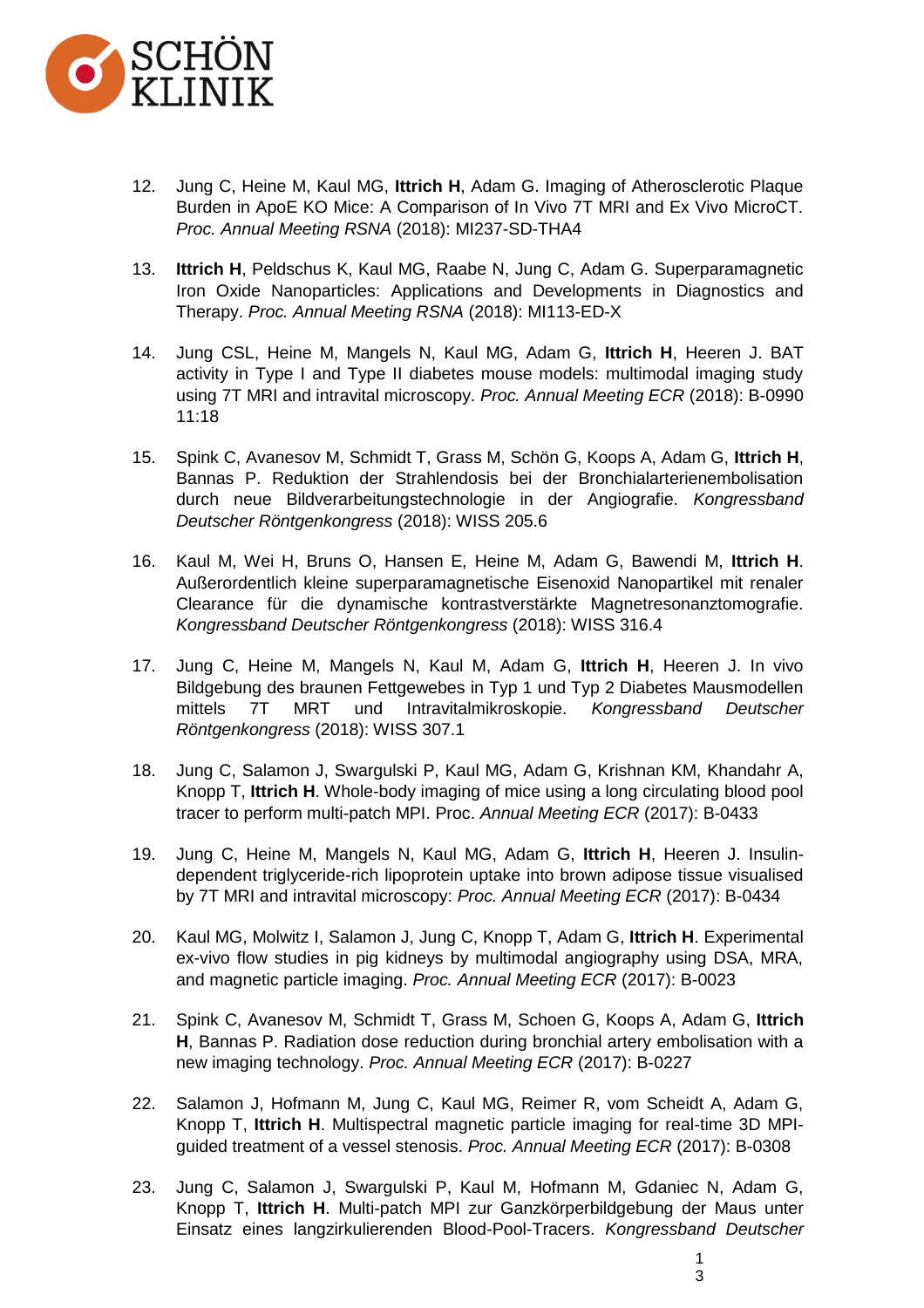

*Röntgenkongress* (2017): WISS 304.3

- 24. Salamon J, Dieckhoff J, Jung C, Kaul M, Adam G, Knopp T, **Ittrich H**. Visualisierung des Temperaturverlaufes in einem Lebertumor-Ablationsmodell mittels Magnetic Particle Imaging. *Kongressband Deutscher Röntgenkongress* (2017): WISS 304.2
- 25. Dieckhoff J, Kaul M, Mummert T, Jung C, Salamon J, Adam G, Knopp T, **Ittrich H**. Magnetic Particle Imaging von Lebertumoren im Kleintiermodell. *Kongressband Deutscher Röntgenkongress* (2017): WISS 304.3
- 26. Kaul M, Molwitz I, Jung C, Salamon J, Knopp T, Adam G, **Ittrich H**. Experimentelle ex vivo Flussstudien an Schweinenieren durch eine Multimodale Angiografie unter Verwendung von DSA, MRA und Magnetic Particle Imaging. *Kongressband Deutscher Röntgenkongress* (2017): WISS 312.4
- 27. **Ittrich H**, Peldschus K, Raabe N, Kaul MG, Adam G. Superparamagnetic Iron Oxide Nanoparticles in Biomedicine: Applications and Developments in Diagnostics and Therapy. *Proc. Annual Meeting RSNA* (2017): MI110-ED-MOB3
- 28. Jung C, Heine M, Mangels N, Kaul MG, Adam G, **Ittrich H**, Heeren J. Multimodal Imaging of BAT Activity in Type I and Type II Diabetes Mouse Models Using 7T MRI and Intravital Microscopy. *Proc. Annual Meeting RSNA* (2017): SSJ14-01
- 29. Jung C, Salamon JM, Szwargulski P, Kaul MG, Adam G, Knopp T, Krishnan KM, Ferguson M, **Ittrich H**. Using a Long Circulating Blood Pool Tracer to Perform Multi-patch MPI for Whole Body Imaging of a Mice. *Proc. Annual Meeting RSNA* (2016)
- 30. Kaul MG, Wei H, Bruns OT, Hansen E, Heine M, Adam G, Bawendi MG, **Ittrich H**. Positive Contrast Enhanced Magnetic Resonance Imaging with New Exceedinglysmall Superparamagnetic Iron Oxide Nanoparticles with Renal Clearance. *Proc. Annual Meeting RSNA* (2016)
- 31. Kaul MG, Jung C, Mummert T, Hoffmann M, **Ittrich H**, Knopp T, Adam G. Blutflussgeschwindigkeitsbestimmung mittels Magnetic Particle Imaging in vivo. *Kongressband Deutscher Röntgenkongress* (2016)
- 32. Salamon J, Hofmann M, Jung C, Kaul MG, Reimer R, vom Scheidt A, Adam G, Knopp T, **Ittrich H**. Echtzeit 3D MPI-gesteuerte Ballonangioplastie unter Verwendung eines MRT Road Map- und eines Blood-Pool-Kontrastmittel-Ansatzes. *Kongressband Deutscher Röntgenkongress* (2016)
- 33. Hofmann M, Salamon J, Jung C, Kaul MG, vom Scheidt A, Adam G, **Ittrich H**, Knopp T. Multispektrales MPI zur Echtzeit-Steuerung endovaskulärer Instrumente. *Kongressband Deutscher Röntgenkongress* (2016)
- 34. Them K, Salamon J, Kaul MG, Lange C, Ittrich H, Knopp T. Steigerung der Sensitivität und Reduzierung von Artefakten für Stammzell-Monitoring in Magnetic Particle Imaging. *Kongressband Deutscher Röntgenkongress* (2016)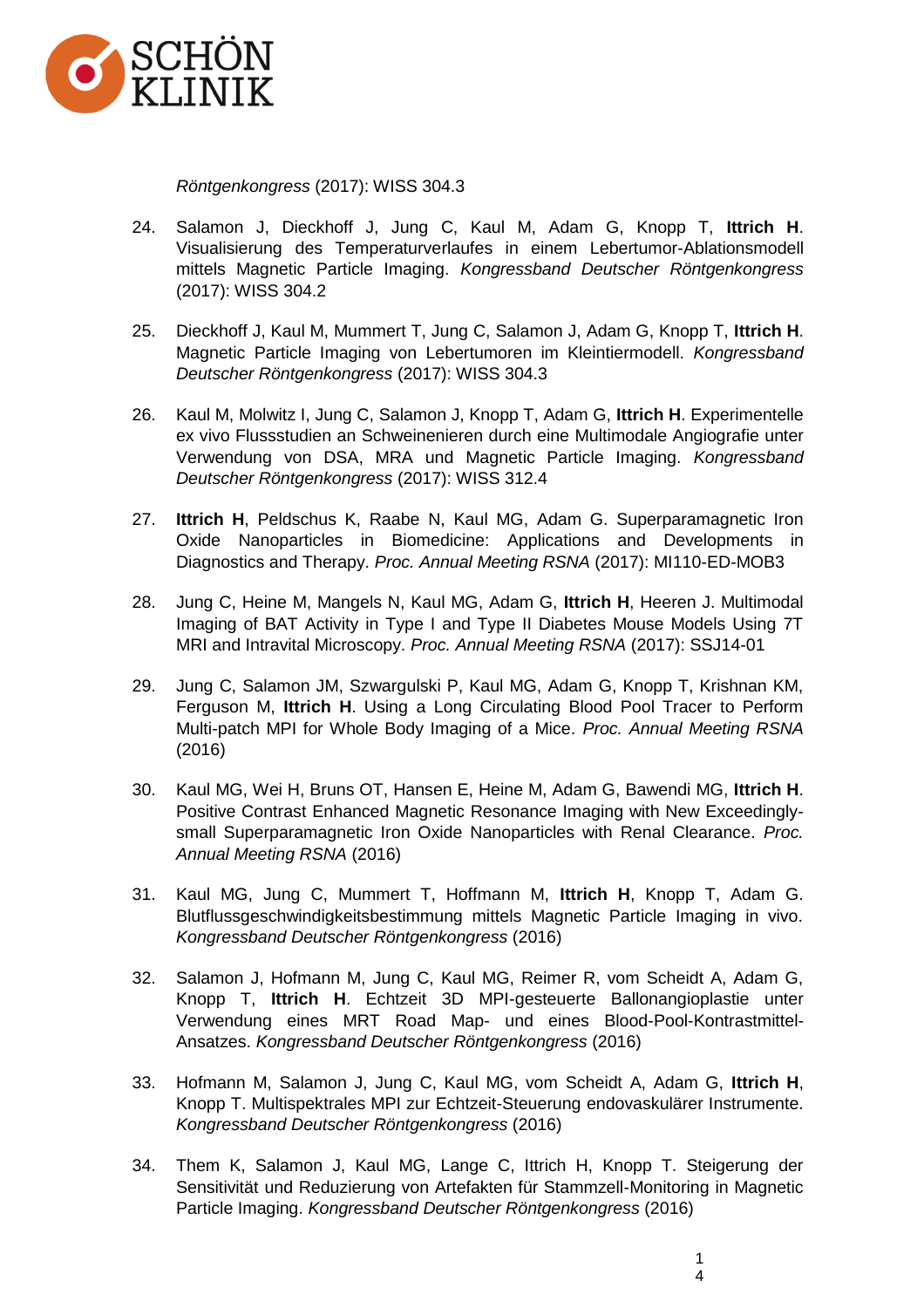

- 35. Jung C, Heine M, Mangels N, Adam G, Ittrich H, Heeren J. In vivo Bildgebung der insulinabhängigen Aufnahme von Triglyceridreichen Lipoproteinen ins braune Fettgewebe mittels 7T MRT und Intravitalmikroskopie. *Kongressband Deutscher Röntgenkongress* (2016)
- 36. Hofmann M, Salamon J, Jung C, Kaul MG, vom Scheidt A, Adam G, **Ittrich H**, Knopp T. Multi-spectral MPI for real time 3D tracking of endovascular devices. *Proc. Annual Meeting ECR* (2016)
- 37. Salamon J, Hofmann M, Jung C, Kaul MG, Reimer R, vom Scheidt A, Adam G, Knopp T, **Ittrich H**. Real-time 3D MPI-guided angioplasty using an MRI road map and blood pool agent approach: next steps towards interventional MPI. Proc. *Annual Meeting ECR* (2016)
- 38. Prevrhal S, Spink C, Grass M, Bless M, Schlaefer A, **Ittrich H**, Regier M, Adam G. Computed tomography blood flow measurements: a phantom experiment. *Proc. Annual Meeting ECR* (2016)
- 39. Hoffmann M, Dieckhoff J, **Ittrich H**, Knopp T. Experimental Distinction of Different Viscosities using Multispectral Magnetic Particle Imaging. *6th International Workshop on Magnetic Particle Imaging* (IWMPI) (2016)
- 40. Them K, Salamon J, Kaul MG, Lange C, **Ittrich H**, Knopp T. Sensitivity enhancement for stem cell monitoring in Magnetic Particle Imaging. *6th International Workshop on Magnetic Particle Imaging* (IWMPI) (2016)
- 41. Kaul MG, Jung C, Salamon J, Mummert T, Hoffmann M, Kemp SJ, Ferguson RM, Khandhar AP, Krishnan KM, Ittrich H, Adam G, Knopp T. In vivo measurement und comparison of two Magnetic Particle Imaging tracer: LS-008 and Resovist. *6th International Workshop on Magnetic Particle Imaging* (IWMPI) (2016)
- 42. Ittrich H, Salamon J. Keynote: Potential Clinical Applications of MPI. *6th International Workshop on Magnetic Particle Imaging* (IWMPI) (2016)
- 43. Salamon J, Hoffmann M, Jung C, Kaul MG, Reimer R, vom Scheidt A, Adam G, Knopp T. The next step towards interventional MPI: Real Time 3D MPI-guided treatment of a vessel stenosis using a blood pool agent and MRI Road Map approach. *6th International Workshop on Magnetic Particle Imaging* (IWMPI) (2016)
- 44. Jung C, Salamon J, Szwargulski P, Gdaniec N, Hoffmann M, Kaul MG, Adam G, Kemp SJ, Ferguson RM, Knopp T. Khandhar AP, Krishnan KM, Ittrich H. Multipatch MPI allows whole body imaging of mice using a long circulating blood pool tracer. *6th International Workshop on Magnetic Particle Imaging* (IWMPI) (2016)
- 45. Kaul MG, Mummert T, Salamon J, Hoffmann M, Ittrich H, Adam G, Knopp T, Jung C. In vivo velocity determination in the inferior vena cava in mice by Magnetic Particle Imaging and Magnetic Resonance Imaging. *6th International Workshop on Magnetic Particle Imaging* (IWMPI) (2016)
- 46. Busch JD, Schroder H, Sellenschloh K, Huber G, Adam G, **Ittrich H**.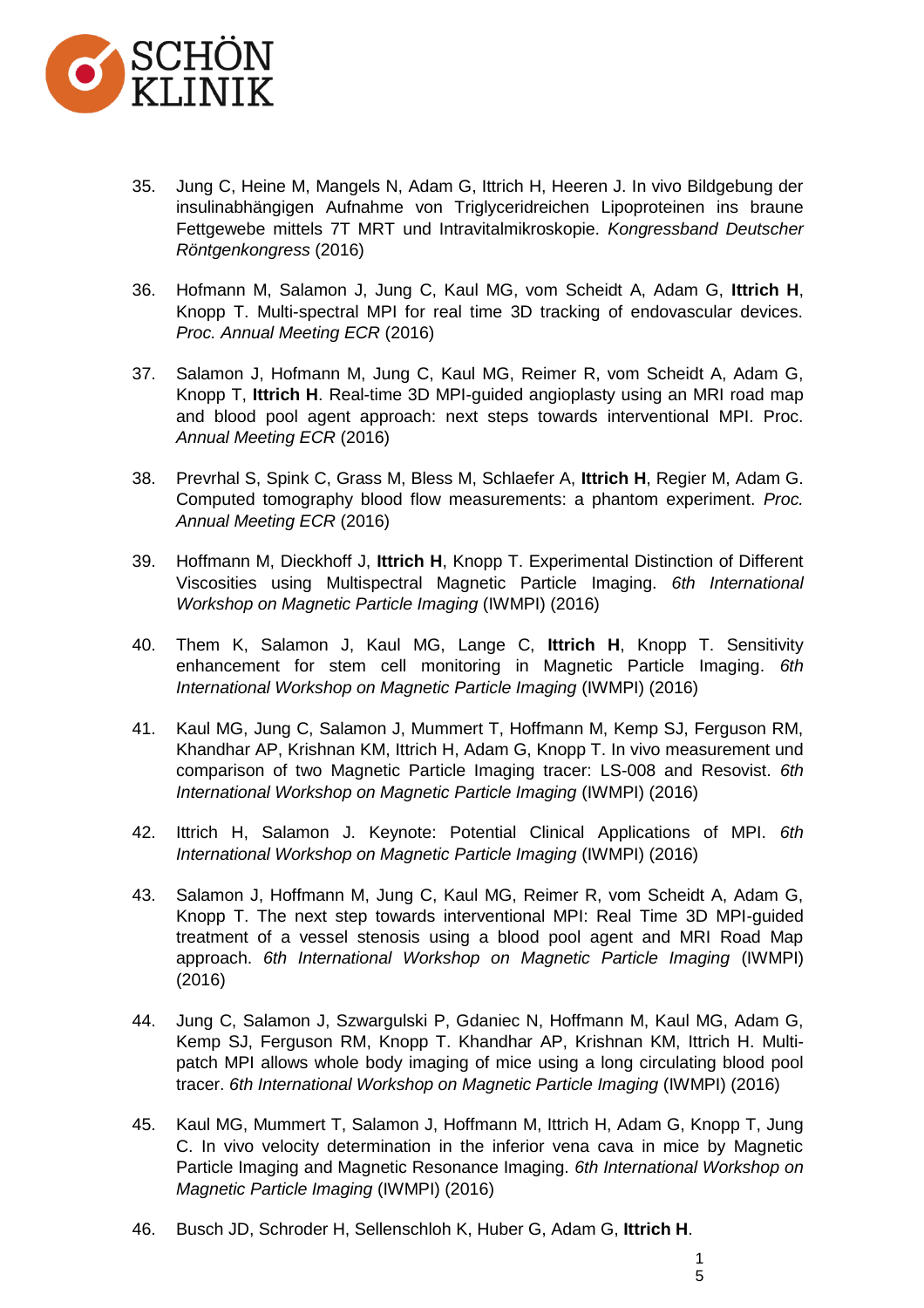

- Developing a Method for Testing Mechanical Properties for Implantable Catheter Lines. *Proc. Annual Meeting RSNA* (2015)
- 47. Kaul MG, Jung C, Salamon JM, Mummert T, Hofmann M, Them K, Adam G, **Ittrich H**, Knopp T. Velocity Determination by Magnetic Particle Imaging: Phantom Validation and in Vivo Measurements in a Mouse Model. *Proc. Annual Meeting RSNA* (2015)
- 48. Salamon J, Hofmann M, Jung C, Kaul MG, **Ittrich H**, Adam GB, Knopp T. Online Catheter Tracking using Magnetic Particle Imaging. *Proc. Annual Meeting RSNA* (2015)
- 49. Jung C, Heine M, Adam G, **Ittrich H**, Heeren J, Mangels N. Multimodal Imaging of Insulin-dependent Triglyceride-rich lipoprotein Uptake into Brown Adipose Tissue at 7T MRI and Intravital Microscopy. *Proc. Annual Meeting RSNA* (2015)
- 50. Jung C, Salamon JM, Hofmann M, Kaul MG, Adam G, Knopp T, **Ittrich H**, Them K. Using MPI as High Temporal Resolution Imaging Technique for in Vivo Bolus Tracking of Ferucarbotran in Mouse Model. *Proc. Annual Meeting RSNA* (2015)
- 51. Yamamura J, Schramm C, **Ittrich H**, Adam G, Keller S. Correlation between MRI examination and biopsy of the liver in patients with primary sclerosing cholangitis: a retrospective study. *Proc. Annual Meeting ECR* (2015)
- *52.* Kaul MG, Jung C, Salamon J, **Ittrich H**, Adam G, Knopp T. Analyzing dynamic processes from the raw magnetic particle measurement signal. *5th International Workshop on Magnetic Particle Imaging (IWMPI) (2015)*
- 53. Kaul MG, **Ittrich H**, Weber O, Heinen U, Reitmeier A, Mummert T, Jung C, Raabe N, Knopp T, Adam G. Combined in vivo magnetic particle imaging and in vivo magnetic resonance imaging in mouse. *5th International Workshop on Magnetic Particle Imaging (IWMPI)* (2015)
- 54. **Ittrich H**, Raabe N, Peldschus K, Kaul MG, Adam G. Superparamagnetic Iron Oxide Nanoparticles in Biomedicine: Applications and Developments in Diagnostics and Therapy. *Proc. Annual Meeting RSNA* (2014)
- 55. Jung C, Christiansen S, Kaul MG, Heine M, **Ittrich H**, Adam G. Quantifying Progression and Regression of Atherosclerosis in ApoE-/- Mice Using Gadospin F at 7T MRI: Comparison of Volumetric Method and T1 Relaxivity to en Face Measurements. *Proc. Annual Meeting RSNA* (2014)
- 56. Jung C, Freund B, Heine M, Reimer R, Kaul M, Adam G, Heeren J, **Ittrich H**. 7T MRT zur Visualisierung und Quantifizierung der Aktivität . von braunem Fettgewebe mittels 59Fe markierten Triglyceridreichen Lipoproteinen. *RöFo - Fortschritte auf dem Gebiete der Röntgenstrahlen und der bildgebenden Verfahren* 186 Suppl. (2014) - S54
- 57. Raabe N, Ernst TM, Salmen, Heine [M,](https://www.thieme-connect.com/products/ejournals/abstract/10.1055/s-0034-1373568#AFWI_PO7_3) Kaul [MG,](https://www.thieme-connect.com/products/ejournals/abstract/10.1055/s-0034-1373568#AFWI_PO7_1) Habermann [C,](https://www.thieme-connect.com/products/ejournals/abstract/10.1055/s-0034-1373568#AFWI_PO7_1) Adam [G,](https://www.thieme-connect.com/products/ejournals/abstract/10.1055/s-0034-1373568#AFWI_PO7_1) **Ittrich [H.](https://www.thieme-connect.com/products/ejournals/abstract/10.1055/s-0034-1373568#AFWI_PO7_1)** In vivo ADC Messungen als prognostischer Marker für die SPIO Akkumulation in unterschiedlichen humanen Xenograft Tumormodellen. *RöFo - Fortschritte auf dem Gebiete der Röntgenstrahlen und der bildgebenden Verfahren* 186 Suppl.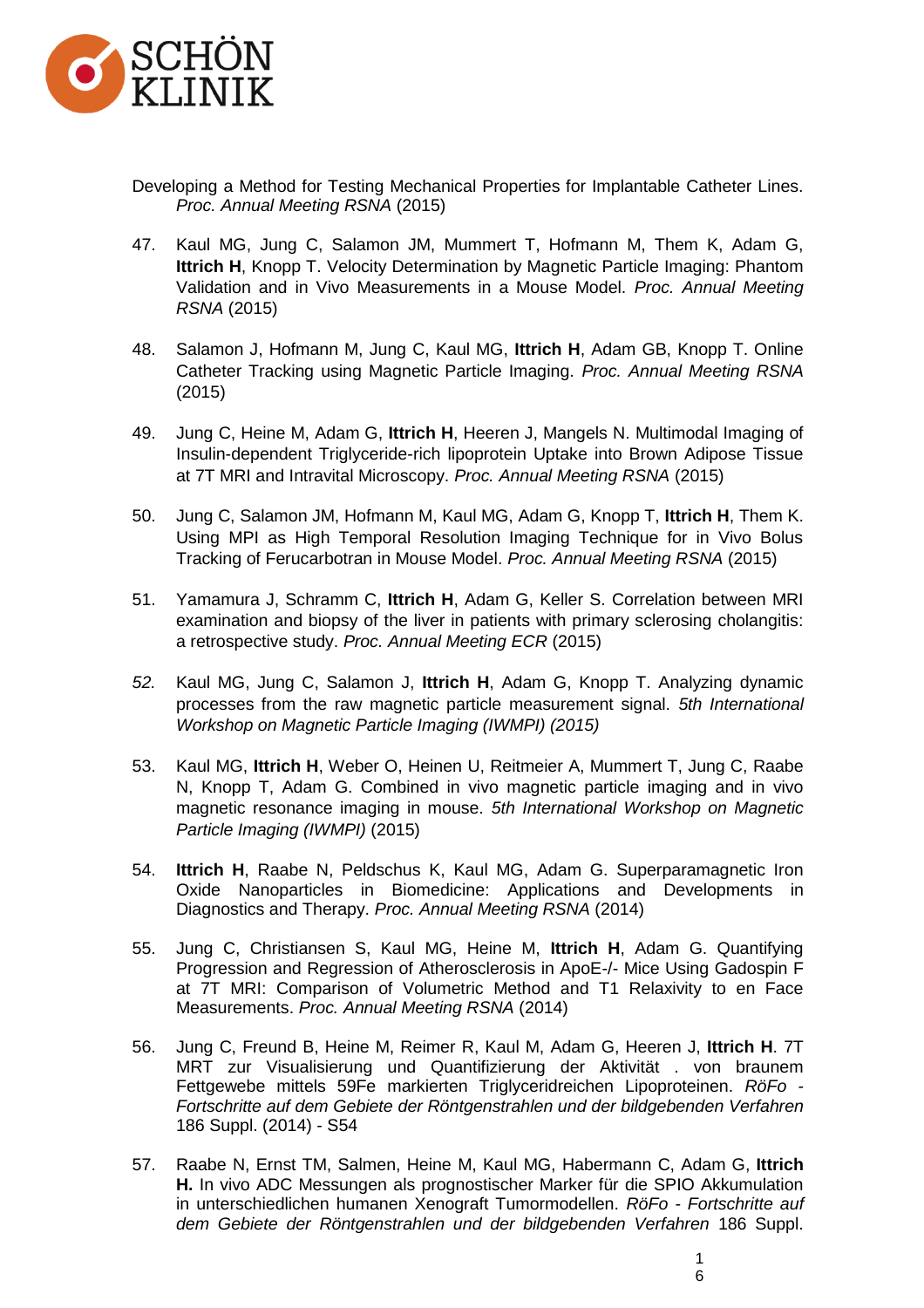

 $(2014) - S278$ 

- 58. Christiansen SI, **Ittrich H**, Adam G, Kaul MG, Heine M, Jung C. Quantifizierung von Progress und Regress der Atherosklerose in ApoE-/- -Mäusen mit Gadospin F mittels Volumenbestimmung im 7T-MRT: Ein Vergleich zur en face-Präparation. *RöFo - Fortschritte auf dem Gebiete der Röntgenstrahlen und der bildgebenden Verfahren* 186 Suppl. (2014) – S286
- 59. **Ittrich H**, Bruns O, Bartelt A, Peldschus K, Kaul MG, Adam G, Heeren J. Verteilung und Metabolismus von Triglyzerid-reichen Lipoproteinen: Echtzeit-MR-Bildgebung mittels SPIO-markierter TRL bei 3T. *RöFo - Fortschritte auf dem Gebiete der Röntgenstrahlen und der bildgebenden Verfahren* 185 S1(2013) - VO306.3
- 60. **Ittrich H**, Heeren J, Herkel J, Merkel M, Peldschus K, Adam G. MR Quantifizierung von Leberlipiden nach partieller Hepatektomie im Mausmodell bei 3T. *RöFo - Fortschritte auf dem Gebiete der Röntgenstrahlen und der bildgebenden Verfahren* 185 S1 (2013) - VO402.2
- 61. Jung C, **Ittrich H**, Kaul MG, Heine M, Ducic T, Adam G. Einsatz von Gadospin F zur Diagnose und Monitoring von Atherosklerose mittels MRT in ApoE-/- Mäusen. *RöFo - Fortschritte auf dem Gebiete der Röntgenstrahlen und der bildgebenden Verfahren* 185 S1 (2013) - VO 101.4
- 62. Bannas P, Kunick V, Lenz A, Haag F, **Ittrich H**, Adam G, Koch-Nolte F. Vergleich von CD38-spezifischen Nanobodies und konventionellen Antikörpern für die Nah-Infrarot-Fluoreszenz Bildgebung von Lymphomen in vivo. *RöFo - Fortschritte auf dem Gebiete der Röntgenstrahlen und der bildgebenden Verfahren* 185 S1 (2013) - VO 105/II.5
- 63. Ernst TM, Raabe N, Schwinge D, Schramm C, Kaul MG, Adam G, **Ittrich H**. MRCP im Mausmodell bei 7 T – Vergleich von 2D und 3D Spin-Echo-Techniken. *RöFo - Fortschritte auf dem Gebiete der Röntgenstrahlen und der bildgebenden Verfahren* 185 S1 (2013) - VO 411.5
- 64. Bannas P, Lenz A, Kunick V, Danquah W, Haag F, Trepel M, Adam G, **Ittrich H**, Koch-Nolte F. Comparison of nanobodies and conventional monoclonal antibodies for in vivo fluorescence imaging of lymphomas. *Insights Imaging* (2013) 4 (Suppl 1): 349 (B-0882)
- 65. Salamon J, Peldschus K, Wicklein D, Lange C, **Ittrich H**, Schumacher U, Adam G. Interaction of magnetically labelled multipotent mesenchymal stromal cells and E- /P-selectins monitored by magnetic resonance imaging in mice. *Insights Imaging* (2013) 4 (Suppl 1): 351 (B-0888)
- 66. Jung C, **Ittrich H**, Kaul MG, Ducic T, Bruns O, Freund B, Heeren J, Adam G. Multimodal imaging of atherosclerotic plaques using SPIO and quantum dot labelled high density lipoproteins in ApoE-/- mice. *Insights Imaging* (2013) 4 (Suppl 1): 376 (B-1000)
- 67. Ernst TM, Lotter H, Helk E, Bernin H, Kaul MG, **Ittrich H**, Adam G. [Magnettomographische Einzelzell-Darstellung des parasitischen Pathogens](https://www.thieme-connect.de/ejournals/abstract/10.1055/s-0032-1311030)  [Entamoeba histolytica nach Markierung mit PEGylierten superparamagnetischen](https://www.thieme-connect.de/ejournals/abstract/10.1055/s-0032-1311030)  [Nanopartikeln.](https://www.thieme-connect.de/ejournals/abstract/10.1055/s-0032-1311030) *RöFo - Fortschritte auf dem Gebiete der Röntgenstrahlen und der*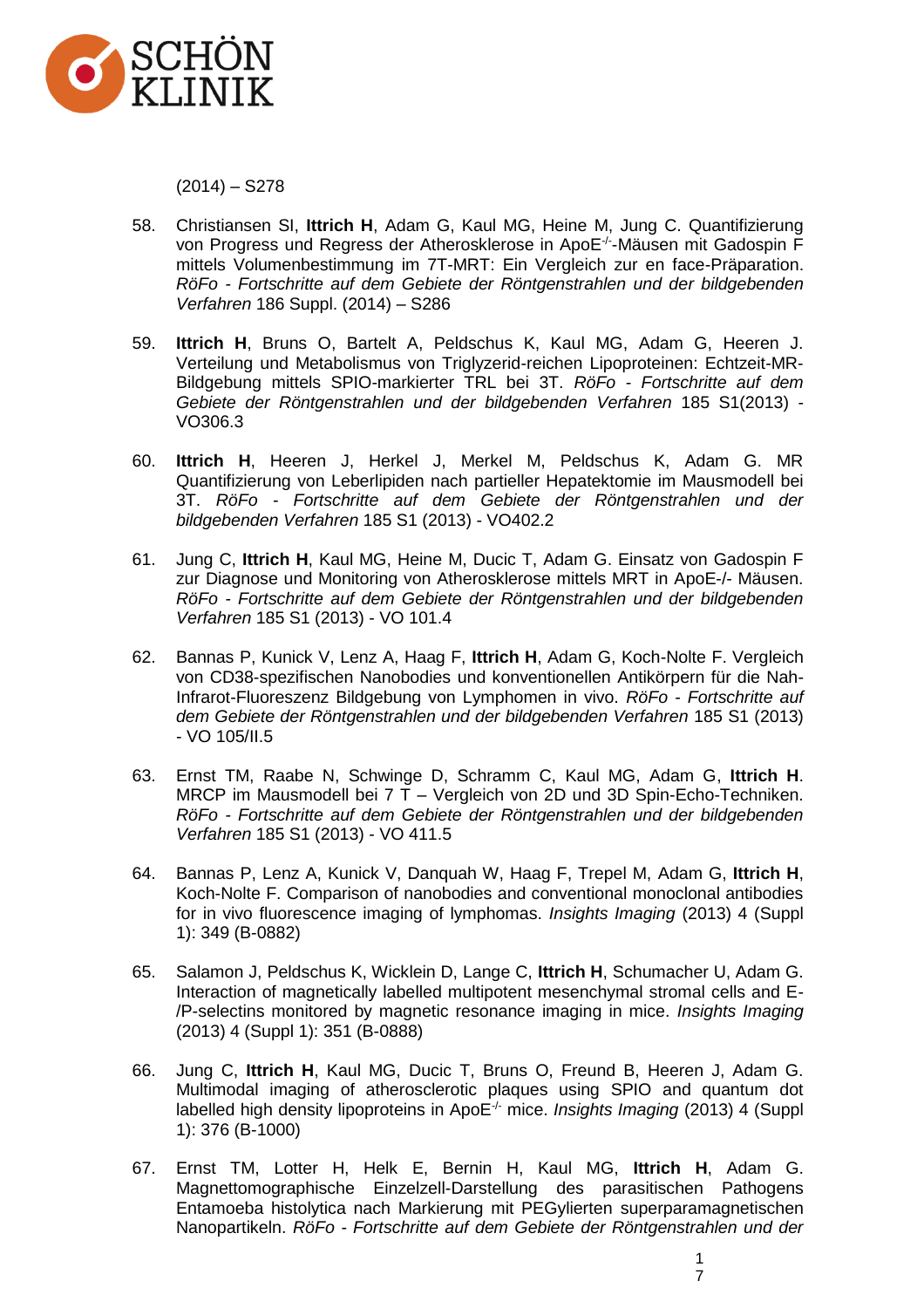

*bildgebenden Verfahren* 184 S1 (2012) - VO104.1

- 68. **Ittrich H**, Kaul MG, Tromsdorf UI, Adam G, Bartelt A, Bruns O, Peldschus K, Heeren J. [Metabolismus von Triglyzerid-reichen Lipoprotein-SPIO Nanosomen in](https://www.thieme-connect.de/ejournals/abstract/10.1055/s-0032-1311034)  Braunem Fettgewebe - [Echtzeit in-vivo MR Bildgebung bei 3T.](https://www.thieme-connect.de/ejournals/abstract/10.1055/s-0032-1311034) *RöFo - Fortschritte auf dem Gebiete der Röntgenstrahlen und der bildgebenden Verfahren* 184 S1 (2012) - VO104.5
- 69. Raabe N, Forberich E, Freund B, Bruns O, Heine M, Kaul MG, Adam G, **Ittrich H**. 96H[In vivo Quantifizierung von ΔR2\\* mittels](https://www.thieme-connect.de/ejournals/abstract/10.1055/s-0032-1311064) <sup>59</sup>Fe markierter USPIO\* im 3T MRT. *RöFo - Fortschritte auf dem Gebiete der Röntgenstrahlen und der bildgebenden Verfahren* 184 S1 (2012) - VO204.3
- 70. Koops A, Ramcic-Hakimi E, lttrich H, Habermann CR, Adam G. Einfluss von [hepatischer Steatose und Fibrose auf die segmentale Leberhypertrophie nach](https://www.thieme-connect.de/ejournals/abstract/10.1055/s-0032-1311188)  [perkutaner Pfortaderembolisation.](https://www.thieme-connect.de/ejournals/abstract/10.1055/s-0032-1311188) *RöFo - Fortschritte auf dem Gebiete der Röntgenstrahlen und der bildgebenden Verfahren* 184 S1 (2012) - VO306.5
- 71. Henes FO, Groth M, Regier M, Bley TA, **Ittrich H**, Adam G, Bannas P. Quantitative Evaluation der Knochenmarksdichte durch HU-Messungen in der [MDCT: Ein objektives Verfahren zur Detektion von Bone Bruises im Os sacrum.](https://www.thieme-connect.de/ejournals/abstract/10.1055/s-0032-1311294) *RöFo - Fortschritte auf dem Gebiete der Röntgenstrahlen und der bildgebenden Verfahren* 184 S1 (2012) - VO404.2
- 72. Raabe N, Ernst T, Heine M, Salmen SC, Kaul MG, Habermann C, Adam G, **Ittrich H.** Comparison of ADC measurements and USPIO uptake into different human xenograft tumour models at 7T MRI. *Insights Imaging* (2012) 3 (Suppl 1): 161 (B-0109)
- 73. Koops A, Ramcic-Hakimi E, **Ittrich H**, Habermann CR, Adam G. Impact of hepatic steatosis and fibrosis on segmental liver hypertrophy after pre-operative portal vein embolisation. *Insights Imaging* (2012) 3 (Suppl 1): 309 *(*B-0767)
- 74. **Ittrich H**, Heeren J, Herkel J, Merkel M, Koops A, Peldschus K, Adam G. In Vivo MR Quantitation of Liver Steatosis after Partial Hepatectomy in an Animal Model at 3T. *Proc. Annual Meeting RSNA* (2012) LL-MIS-SU2A
- 75. Jung C, **Ittrich H**, Kaul MG, Ducic T, Reimer R, Adam G, Freund B, Heeren J, Heine M. Evaluation of SPIO and Quantum Dot Labeled High Density Lipoproteins for Multimodal Imaging of Atherosclerotic Plaques in ApoE-/- Mice. *Proc. Annual Meeting RSNA* (2012) SSG10-01
- 76. **Ittrich H**, Lange C, Toegel F, Peldschus K, Zander AR, Westenfelder C, Nolte-Ernsting C, Adam G. Qualitative and Quantitative MRI of SPIO-labeled Mesenchymal Stem Cells in an Animal Model of Acute Renal Failure at a Clinical 3T System. *Proc. Annual Meeting RSNA* (2012) SSG10-06
- 77. **Ittrich H**, Bruns O, Bartelt A, Peldschus K, Kaul MG, Adam G, Heeren J. Real-Time MR Imaging of Lipoprotein Distribution and Metabolism in Different Tissues Using USPIO-labeled Lipoproteins at 3T. *Proc. Annual Meeting RSNA* (2012) SSJ14-02
- 78. Jung C, **Ittrich H**, Kaul MG, Reimer R, Ducic T, Adam G. Diagnosis and Monitoring of Atherosclerosis in ApoE-/- Mice by Using Gadospin F. *Proc. Annual*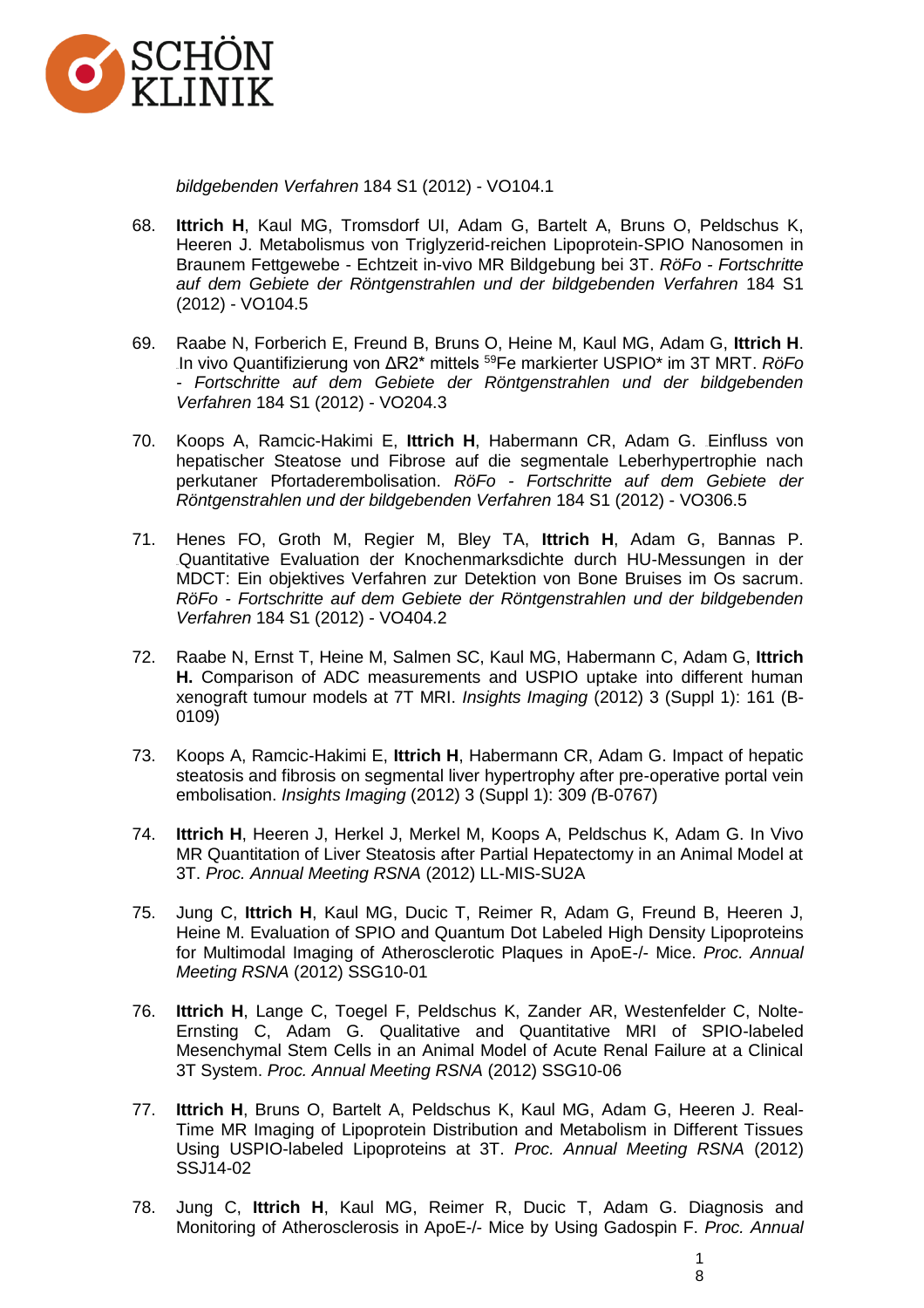

*Meeting RSNA* (2012) LL-MIS-TU1C

- 79. Ernst TM, Bernin H, Adam G, Lotter H, **Ittrich H.** MR Imaging of Pathogens: Migration and Distribution of SPIO-labeled Parasitic Protozoan Entamoeba Histolytica in the Liver of a Mouse Model at 7T. *Proc. Annual Meeting RSNA*  (2012) LL-MIS-TH1B
- 80. Raabe N, Freund B, Heine M, Reimer R, Adam G, **Ittrich H.** <sup>59</sup>Fe Iron Corelabeled, Monodisperse USPIO for Quantification of ΔR2 in Vivo at 3T MRI. *Proc. Annual Meeting RSNA* (2012) LL-MIS-TH2A
- 81. **Ittrich H**, Lange C, Dahnke H, Peldschus K, Zander AR, Adam G, Nolte-Ernsting C. Quantifizierung von SPIO-markierten Stammzellen bei 3T – in vitro MR Relaxometrie und in-vivo Bestimmung nach therapeutischer Applikation beim akuten Nierenversagen im Kleintiermodell. *RöFo - Fortschritte auf dem Gebiete der Röntgenstrahlen und der bildgebenden Verfahren* 183 S1 (2011): 193
- 82. Ernst TM, Helk E, Lotter H, Kaul MG, **Ittrich H**, Adam G. Nanopartikel-Markierung zur in-vivo MR-Darstellung von Entamoeba histolytica in Amöbenabszessen. *RöFo - Fortschritte auf dem Gebiete der Röntgenstrahlen und der bildgebenden Verfahren* 183 S1 (2011): 150
- 83. Bannas P, Well L, Rissiek B, Michelfelder S, Haag F, Adam G, **Ittrich H**, Koch-Nolte F. Vergleich von Nanobodies und konventionellen monoklonalen Antikörpern als Werkzeuge für Enzyminhibierung und nicht-invasive Bildgebung von T-Zellen. *RöFo - Fortschritte auf dem Gebiete der Röntgenstrahlen und der bildgebenden Verfahren* 183 S1 (2011): 165
- 84. Forberich E, Raabe N, Freund B, Nielsen P, Bruns O, Hohenberg H, Kaul MG, Adam G, **Ittrich H**. Nachweis der Bildung von USPIO-Agglomeraten ausgelöst durch Proteinbindung mittels r2 und r2\* Bestimmung am 3T MRT. *RöFo - Fortschritte auf dem Gebiete der Röntgenstrahlen und der bildgebenden Verfahren*  183 S1 (2011): 205
- 85. Salamon J, Ramos Leal N, Peldschus K, **Ittrich H**, Schumacher U, Adam G, Ullrich S, Wicklein D. Sequentielle MRT-Untersuchungen und Durchflusszytometrie zur Kontrolle der Therapie mit Imatinib in einem neunen Xenograft-Modell der humanen Chronischen Eosinophilen Leukämie (CEL). *RöFo - Fortschritte auf dem Gebiete der Röntgenstrahlen und der bildgebenden Verfahren* 183 S1 (2011): 240
- 86. **Ittrich H**, Bruns O, Bartelt A, Peldschus K, Kaul MG, Tromsdorf UI, Adam G, Heeren J. MR Real-time Imaging of Endothelial Binding and Endocytosis in Brown Adipose Tissue Using Lipophilic USPIO Nanosomes at 3T. *Proc. Annual Meeting RSNA* (2011): SSE13-02
- 87. Raabe N, Forberich E, Freund B, Bruns O, Adam G, **Ittrich H**. Evaluation of Newly Designed, High-grade Monodisperse USPIO in MRI: Biodistribution and Dose Optimization Study for in Vivo Application with Real-time DSC-MRI and Relaxometry at 3 T. *Proc. Annual Meeting RSNA* (2011): SSQ09-07
- 88. Raabe N, Forberich E, Heine M, Habermann CR, Adam G, **Ittrich H**. In Vivo ADC Measurements as a Prognostic Marker for SPIO Uptake into Different Human Xenograft Tumor Models. *Proc. Annual Meeting RSNA* (2011): LL-MIS-MO6A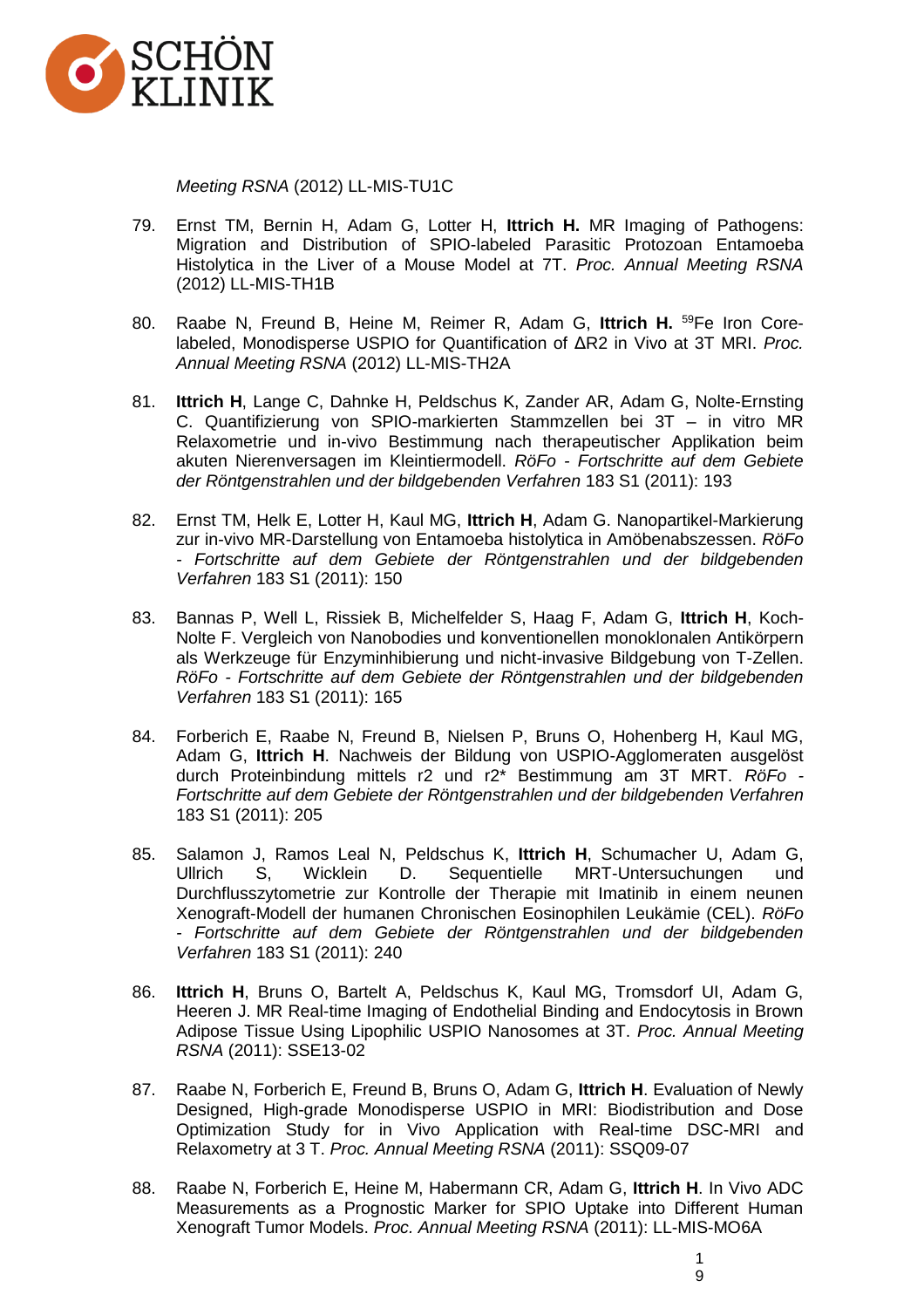

- 89. Jung C, **Ittrich H**, Bruns O, Heeren J, Beisiegel U, Adam G. Using High-Density Lipoproteins for ex Vivo Detection of Atherosclerotic Plaques in Apo E Knockout Mice by Fluorescence Imaging. *Proc. Annual Meeting RSNA* (2011): LL-MIS-TU4A
- 90. **Ittrich H**, Bartelt A, Bruns O, Peldschus K, Kaul MG, Tromsdorf UI, Heeren J, Adam G. Real-time in Vivo MR Imaging of Lipid Metabolism in Brown Adipose Tissue with Triglyceride-Rich Lipoprotein-USPIO Nanosomes. *Proc. Annual Meeting RSNA* (2011): LL-MIS-WE2B
- 91. Ernst TM, Lotter H, **Ittrich H**, Adam G. Magnetic Single Cell Labeling of Pathogens: SPIO-labeled Parasitic Protozoan Entamoeba Histolytica in Liver Abscesses in Mice. *Proc. Annual Meeting RSNA* (2011): LL-MIS-WE3A
- 92. **Ittrich H**, Priest AN, Jahntz C, Weber C, Misselwitz B, Adam G. Limits in Detection of high risk atherosclerotic plaques with USPIO enhanced MRI at 3T in an animal model atherosclerosis. *Proceedings of 78th Congress European Atherosclerosis Society* (2010): 17
- 93. **Ittrich H**, Peldschus K, Kaul M, Leussler C, Nolte-Ernsting C, Adam G. High resolution in vitro probe and in vivo small animal imaging with dedicated solenoid coils at a clinical 3T MR scanner. *Proceedings of Annual Meeting RSNA* (2010): SSM22-05
- 94. Bannas P, Habermann CR, Jung C, Ittrich H, Adam G, Koops A. Diagnostic [Accuracy of Untiltable MDCT Scanners in Patients with Oral and Oropharyngeal](javascript:launchAttendeeExtWindow()  [Cancer.](javascript:launchAttendeeExtWindow() *Proceedings of Annual Meeting RSNA* (2010): LL-NRS-TU5B
- 95. Bartelt A, Bruns OT, Peldschus K, **Ittrich H**, Tromsdorf UI, Merkel M, Heeren J. Brown adipose dipose tissue is a major determination of plasma clearance and organ uptake of triglyceride-rich lipoproteins. *Proceedings of 78th Congress European Atherosclerosis Society* (2010): 25
- 96. Freund B, Giemsa A, **Ittrich H**, Bruns O, Tromsdorf U, Heeren J, Weller H, Hohenberg H, Adam G, Beisiegel U, Nielsen P. Synthesis, physicochemical and toxicological characterization of <sup>59</sup>fe-labelled nanoparticles for targeting arteriosclerotic lesions. *Proceedings of 78th Congress European Atherosclerosis Society* (2010): 42
- 97. Grabowski E, Raabe N, Freund B, Bruns O, Kaul MG, Adam G, **Ittrich H**. Effekt von Proteinbindung auf r2 und r2\* von superparamagnetischen Eisenoxidpartikeln im 3T MRT. *RöFo - Fortschritte auf dem Gebiete der Röntgenstrahlen und der bildgebenden Verfahren* 182 (2010): A19
- 98. Raabe N, Grabowski E, Freund B, Bruns O, Heine M, Kaul MG, Adam G, **Ittrich H**. Quantifizierung von ∆R2\* über <sup>59</sup>Fe markierte SPIO\* in vivo im 3T MRT. *RöFo - Fortschritte auf dem Gebiete der Röntgenstrahlen und der bildgebenden Verfahren*  182 (2010): A20
- 99. **Ittrich H**, Heeren J, Herkel J, Merkel M, Peldschus K, Koops A, Beisiegel U, Adam G. MR quantitation of liver lipids after partial hepatectomy in a mouse model at a clinical 3T system. *European Radiology* 19 (Suppl. 1) (2009): 171
- 100. **Ittrich H**, Bruns O, Peldschus K, Kaul M, Tromsdorf U, Reimer R, Koops A,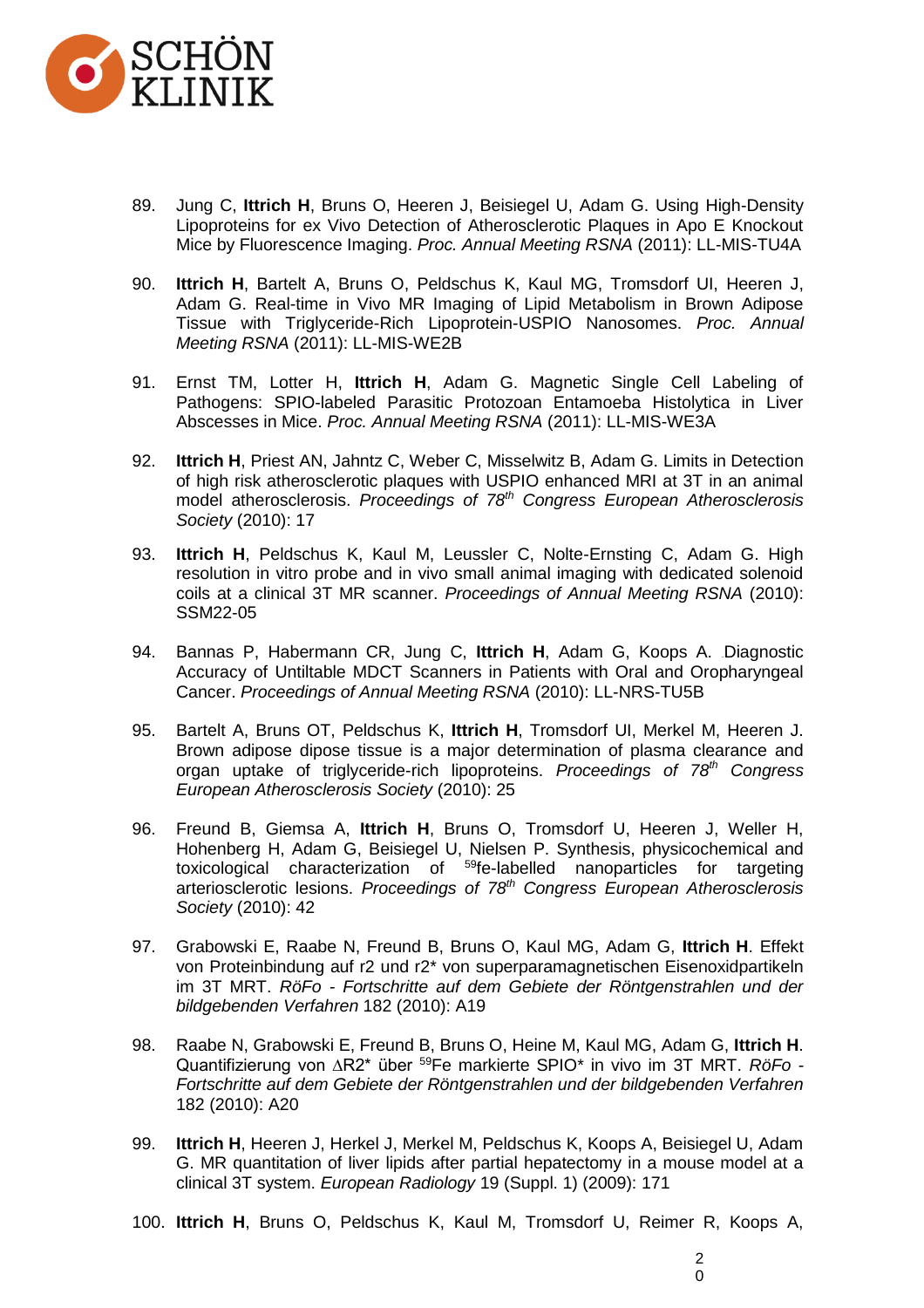

Beisiegel U, Adam G. MR imaging of lipoprotein metabolism with lipophilic USPIO at 3T. *European Radiology* 19 (Suppl. 1) (2009): 189

- 101. **Ittrich H**, Bruhns O, Peldschus K, Kaul MG, Tromsdorf UI, Reimer R, Beisiegel U, Heeren J, Adam G. Lipoprotein-Metabolismus-Bildgebung mit lipophilen USPIO in der MRT bei 3T im Kleintiermodell. *RöFo - Fortschritte auf dem Gebiete der Röntgenstrahlen und der bildgebenden Verfahren* 181 (Suppl. 1) (2009): 231
- 102. Salamon J, Peldschus K, Daniel W, Didié M, Lange C, Schumacher U, Adam G, **Ittrich H**. In-vivo Nachweis einzelner magnetisch markierter mesenchymaler Stromazellen im Mausmodell mittels eines klinischen 3.0T MR-Tomographen. *RöFo - Fortschritte auf dem Gebiete der Röntgenstrahlen und der bildgebenden Verfahren* 181 (Suppl. 1) (2009): 230
- 103. Bannas P, Graumann O, Peldschus K, Kaul MG, Haag F, Adam G, **Ittrich H**, Koch-Nolte F. Eine einfache und effiziente Methode zur Markierung von T-Zellen mit superparamagnetischen Eisenoxidpartikeln für die qualitative und quantitative Analyse in einem klinischen 3T MR-Tomographen. *RöFo - Fortschritte auf dem Gebiete der Röntgenstrahlen und der bildgebenden Verfahren* 181 (Suppl. 1) (2009): 230
- 104. Ittrich H. [Nanotechnologie in der Radiologie.](http://www.thieme-connect.com/ejournals/abstract/roefo/doi/10.1055/s-2008-1073195) *RöFo Fortschritte auf dem Gebiet [der Röntgenstrahlen und der bildgebenden Verfahren](http://www.thieme-connect.com/ejournals/toc/roefo/33408/grouping/53455)*. 180 (Suppl 1) (2008): 48
- 105. **Ittrich H**, Peldschus K, Leussler C, Kaul MG, Nolte-Ernsting C, Adam G. Hochauflösende in vitro Proben- und in vivo Kleintierbildgebung mit dedizierten [Solenoid-Spulen in einem klinischen 3T MRT.](http://www.thieme-connect.com/ejournals/abstract/roefo/doi/10.1055/s-2008-1073651) RöFo - Fortschritte auf dem Gebiete *[der Röntgenstrahlen und der bildgebenden Verfahren](http://www.thieme-connect.com/ejournals/toc/roefo/33408/grouping/53579)* 180 (Suppl 1) (2008): 188
- 106. **Ittrich H**, Bruns O, Peldschus K, Kaul MG, Tromsdorf UI, Reimer R, Beisiegel U, Adam G. In-vivo MR Imaging of lipoprotein metabolism with lipophilic USPIO at 3T. *Radiology* 249 (Suppl.) (2008): 349
- 107. Peldschus K, Schultze A, **Ittrich H**, Kaul MG, Nollau P, Schumacher U, Wagener C, Adam G. Semi-quantitativer Nachweis von Antikörper-SPIO-Konjugaten auf [Zelloberflächen mittels MR-Bildgebung und FACS-Untersuchungen.](http://www.thieme-connect.com/ejournals/abstract/roefo/doi/10.1055/s-2008-1073738) *RöFo - Fortschritte auf dem Gebiete der Röntgenstrahlen und der bildgebenden Verfahren*  $180$  (Suppl 1) (2008): 216
- 108. **Ittrich H**, Lange C, Tögel F, Peldschus K, Dahnke H, Zander AR, Westenfelder C, Adam G, Nolte-Ernsting C. In-vivo Nachweis und Verlaufsbeobachtung magnetisch markierter mesenchymaler Stammzellen im Kleintiermodell des akuten Nierenversagens bei 3T. *RöFo - Fortschritte auf dem Gebiete der Röntgenstrahlen und der bildgebenden Verfahren* 2007, 179 (Suppl.1)
- 109. Peldschus K, **Ittrich H, Kaul MG, Horst A, Nollau [P,](http://www.thieme-connect.de/ejournals/abstract/roefo/doi/10.1055/s-2007-976997#VO_304_8_2#VO_304_8_2) Schlorf <sub>-</sub>P, Schumacher U,** Wagener [C,](http://www.thieme-connect.de/ejournals/abstract/roefo/doi/10.1055/s-2007-976997#VO_304_8_1#VO_304_8_1) Adam G. Detektion von CEACAM+ Tumorzellen mit der MR-Bildgebung unter Verwendung von Antikörper-SPIO-Konjugaten. *RöFo - Fortschritte auf dem Gebiete der Röntgenstrahlen und der bildgebenden Verfahren*  2007, 179 (Suppl.1)
- 110. Peldschus K, Owsijewitsch M, **Ittrich H**., Haane C, Valentiner [U,](http://www.thieme-connect.de/ejournals/abstract/roefo/doi/10.1055/s-2007-977169#VO_403_8_1#VO_403_8_1) Schumacher U, Adam [G.](http://www.thieme-connect.de/ejournals/abstract/roefo/doi/10.1055/s-2007-977169#VO_403_8_1#VO_403_8_1) Kleintier-MR-Bildgebung bei 3T und 3D Nachverarbeitung zur Bestimmung der Tumorgröße im Mausmodell. *RöFo - Fortschritte auf dem Gebiete*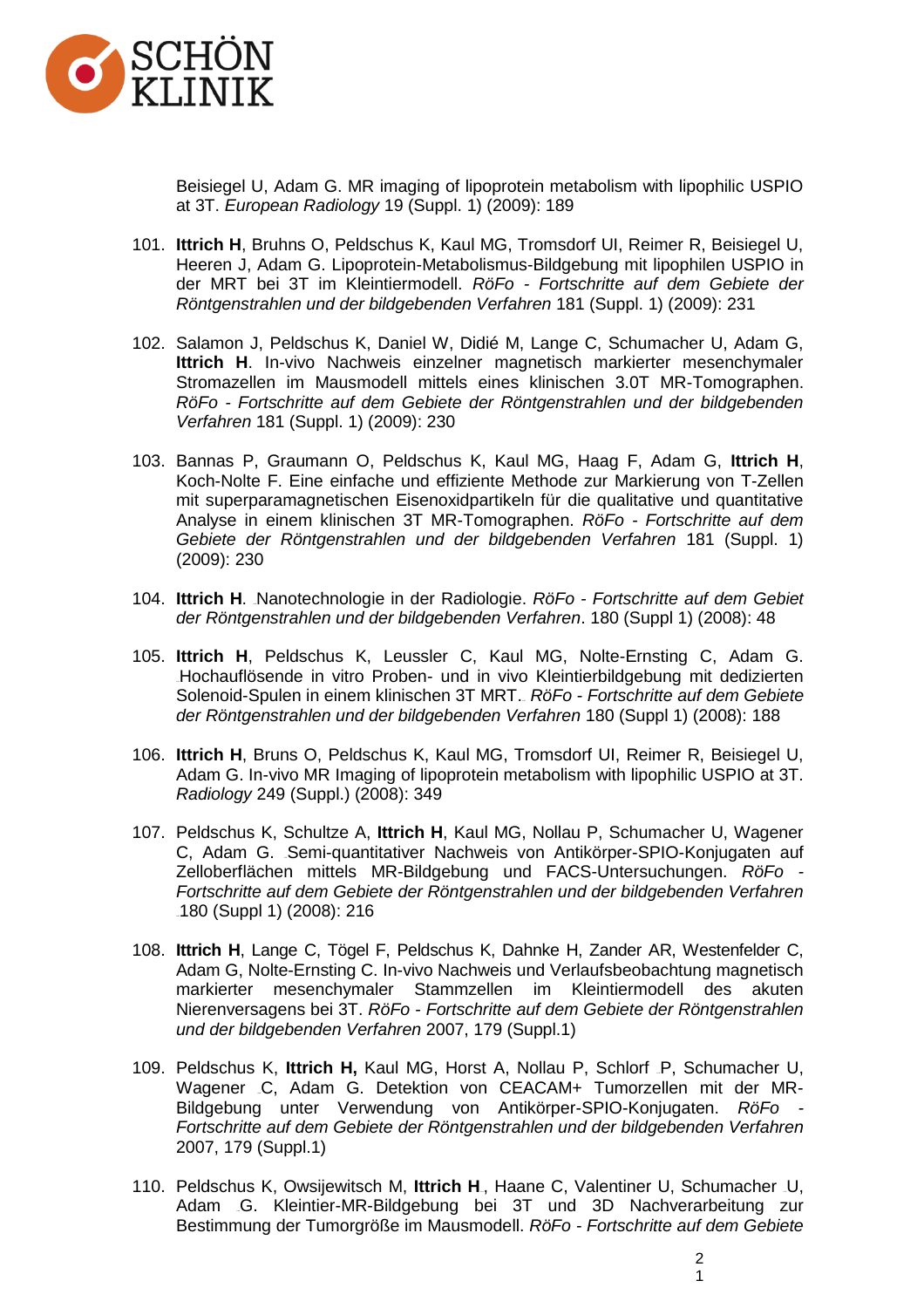

*der Röntgenstrahlen und der bildgebenden Verfahren* 2007, 179 (Suppl.1)

- 111. Kaul MG, Bigall N, **Ittrich H**, Weller H, Adam G. Relaxometry with a clinical 3 T MR scanner: Determination of relaxivities of nanoparticles with various core sizes. *European Radiology* 2007, 17 (Suppl. 1)
- 112. **Ittrich H**, Priest AN, Nielsen T, Schaeffter T, Weber C, Peldschus K, Misselwitz B, Weinmann HJ, Adam G. Quantitative estimation of GdF uptake in vulnerable atherosclerotic plaques in WHHL animals with Look-Locker Measurements at 3T. *European Radiology* 2007, 17 (Suppl. 1)
- 113. **Ittrich H**, Priest AN, Nielsen T, Schaeffter T, Weber C, Misselwitz B, Weinmann HJ, Adam G. Qualitative and quantitative estimation of high risk atherosclerotic plaques in WHHL animals with Gadofluorine M-enhanced MRI at 3T. *Radiology*  2007, 241 (Suppl.)
- 114. **Ittrich H**, Thaiss F, Lange C, Dahnke H, Kilic E, Adam G, Nolte-Ernsting C. In-vivo detection of magnetically labelled mesenchymal stem cells in kidneys after selective intra-arterial injection: results in a glomerulonephritis model in rats at 3T. *Eur Radiol.* 16 (Suppl. 1) (2006): 212
- 115. **Ittrich H**, Priest AN, Begemann PG, Jahntz C, Weber C, Misselwitz B, Adam G. USPIO enhanced MRI of high-risk atherosclerotic plaques in WHHL at 3T: injection-dose dependent detection. *Eur Radiol.* 16 (Suppl. 1) (2006): 258
- 116. **Ittrich H**, Priest AN, Begemann PG, Jahntz C, Weber C, Misselwitz B, Adam G. Nachweis vulnerabler arteriosklerotischer Plaques mithilfe USPIO-unterstützter MRT bei 3T in WHHL Kaninchen: Erkennung in Abhängigkeit der Applikationsdosis. *RöFo - Fortschritte auf dem Gebiete der Röntgenstrahlen und der bildgebenden Verfahren* 178 (Suppl.1) (2006): 262
- 117. **Ittrich H**, Nielsen T, Priest AN, Schaeffter T, Misselwitz B, Adam G. Aufnahme von Gadofluorine M in atherosklerotischen Plaques von WHHL Kaninchen: Quantitative Bestimmungen in der MRT bei 3T mithilfe von Look-Locker Messungen. *RöFo - Fortschritte auf dem Gebiete der Röntgenstrahlen und der bildgebenden Verfahren* 178 (Suppl.1) (2006): 262
- 118. Bansmann PM, Priest AN, Stork A, Kemper J, **Ittrich H**, Müllerleile K, Adam G. MR-Koronarwand-Bildgebung bei 3T: Vergleich radiärer und kartesischer K-Raum-Abtastung. *RöFo - Fortschritte auf dem Gebiete der Röntgenstrahlen und der bildgebenden Verfahren* 178 (Suppl.1) (2006): 159
- 119. Kaul MG, Bigall N, **Ittrich H**, Dahnke H, Weller H, Adam G. Relaxometrie bei 3T: Relaxivitätsbestimmungen von Nanopartikeln in Abhängigkeit von der Kerngröße bei 3Tesla. *RöFo - Fortschritte auf dem Gebiete der Röntgenstrahlen und der bildgebenden Verfahren* 178 (Suppl.1) (2006): 212
- 120. **Ittrich H**, Thaiss F, Lange C, Dahnke H, Leussler C, Schaeffter T, Adam G, Nolte-Ernsting C. In-vivo MR monitoring of magnetically labeled mesenchymal stem cells in kidneys after selective intrarenal injection in a glomerulonephritis model in rats at 3T. *Proceedings of the 14th Annual Meeting of the ISMRM* (2006): 78
- 121. **Ittrich H**, Priest AN, Nielsen T, Schaeffter T, Weber C, Misselwitz B, Weinmann HJ, Adam G. Qualitative and quantitative estimation of high risk atherosclerotic plaques in WHHL animals with Gadofluorine M – enhanced MRI at 3T. *Proceedings of the 14th Annual Meeting of the ISMRM* (2006): 147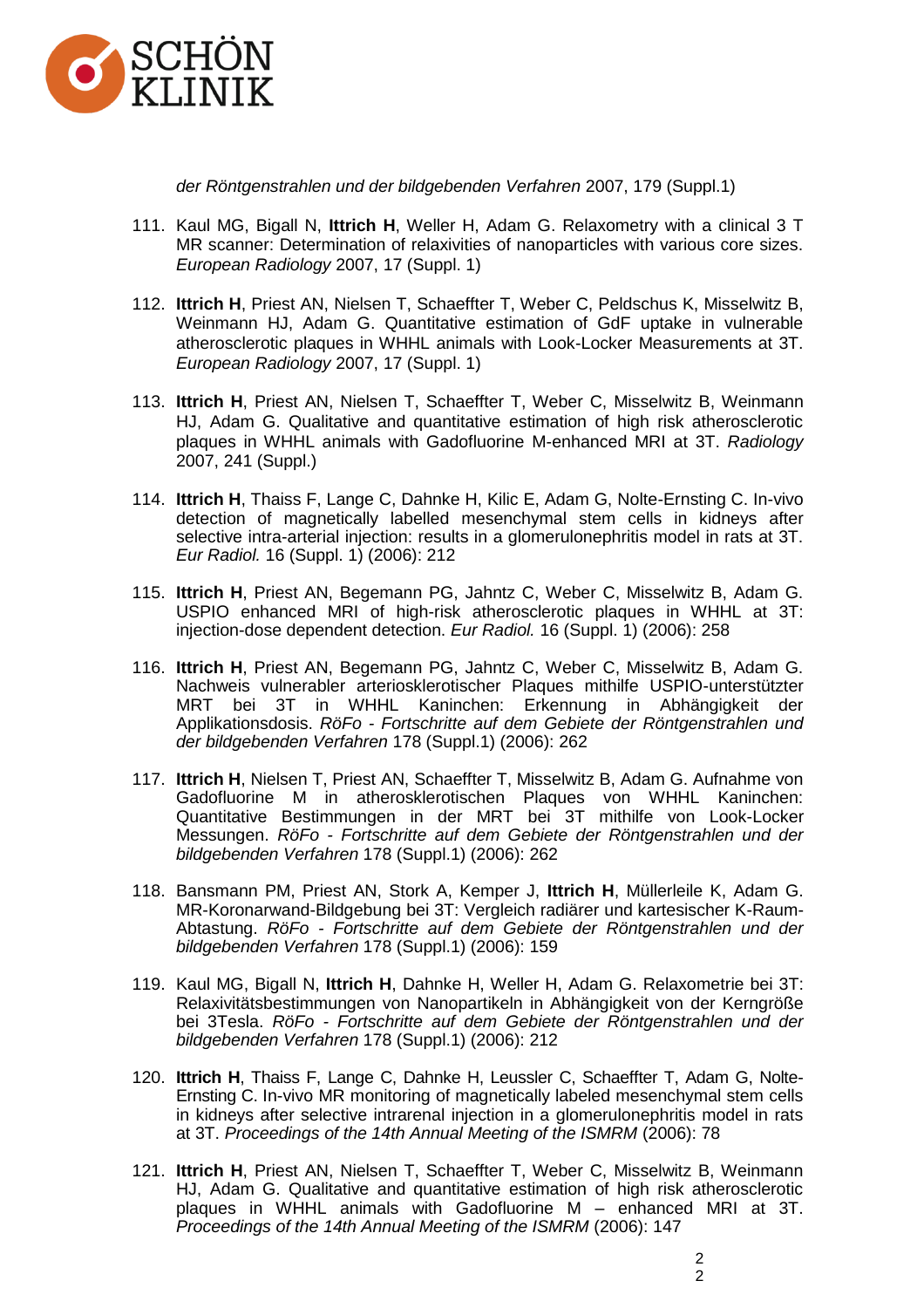

- 122. Kaul MG, Bigall N, Bruns OT, **Ittrich H**, Nikolic MS, Parak WJ, Dahnke H, Weller H, Adam G. Relaxometry of new nanoparticles at 3T: Effect of core size and coating on R1, R2, R2\*. *Proceedings of the 14th Annual Meeting of the ISMRM*  (2006): 363
- 123. **Ittrich H**, Lange C, Dahnke H, Nolte-Ernsting C, Krupski G, Adam G. Labeling of mesenchymal stem cells with different iron oxide MRI contrast agents: uptake, intracellular persistence and in-vitro imaging at 3T. *European Radiology Supplements 15* (Suppl.1) (2005): 307
- 124. **Ittrich H**, Priest AN, Jahntz CL, Weber C, Misselwitz B, Adam G. Detection of atherosclerotic plaques with low dose Gadofluorine-enhanced MRI at 3T. *European Radiology Supplements 15* (Suppl.1) (2005): 157
- 125. **Ittrich H**, Priest AN, Jahntz CL, Weber C, Maeding J, Adam G. Evaluation of Gd-DTPA in detection of Atherosclerotic Plaques at 3Tesla. *European Radiology Supplements 15 (Suppl.1)* (2005): 556
- 126. **Ittrich H**, Begemann PG, Jahntz CL, Weber C, Priest AN, Adam G. Evaluation of MDCT in Detection of Atherosclerotic Plaques in WHHL Animals. *European Radiology Supplements 15* (Suppl.1) (2005): 551
- 127. **Ittrich H**, Begemann PG, Jahntz CL, Weber C, Priest AN, Adam G. Evaluation der MSCT in der Detektion von atherosklerotischen Plaques im Tiermodell in WHHL Kaninchen. *RöFo - Fortschritte auf dem Gebiete der Röntgenstrahlen und der bildgebenden Verfahren* 177 (Suppl.1) (2005): 196
- 128. **Ittrich H**, Priest AN, Jahntz CL, Weber C, Misselwitz B, Adam G. Nachweis arteriosklerotischer Plaques mit niedrigen Dosen Gadofluorine M in der MRT bei 3T im Tiermodell. *RöFo - Fortschritte auf dem Gebiete der Röntgenstrahlen und der bildgebenden Verfahren* 177 (Suppl.1) (2005): 196
- 129. **Ittrich H**, Lange C, Dahnke H, Nolte-Ernsting C, Krupski G, Adam G. Markierung von humanen mesenchymalen Stammzellen mit unterschiedlichen<br>superparamagnetischen Eisenoxidpartikeln: Untersuchungen zur superparamagnetischen Eisenoxidpartikeln: Untersuchungen zur Markierungseffizienz, intrazellulären Verweildauer, Nachweisbarkeit in der MRT bei 3T. *RöFo - Fortschritte auf dem Gebiete der Röntgenstrahlen und der bildgebenden Verfahren* 177 (Suppl.1) (2005): 231
- 130. **Ittrich H**, Thaiss F, Lange C, Nolte-Ernsting C, Dahnke H, Adam G. In-vivo MRT von arteriell applizierten, magnetisch markierten mesenchymalen Stammzellen in einem Glomerulonephritis-Modell der Ratte. *RöFo - Fortschritte auf dem Gebiete der Röntgenstrahlen und der bildgebenden Verfahren* 177 (Suppl.1) (2005): 231
- 131. **Ittrich H**, Priest AN, Jahntz C, Weber C, Misselwitz B, Adam G. Visualisation of High-Risk Atherosclerotic Plaques with USPIO-enhanced MRI at 3T: Injection-Dose Dependent Detection in WHHL Animals. *Radiology* 237 (Suppl.) (2005): 239
- 132. **Ittrich H**, Thaiss F, Lange C, Dahnke H, Adam G, Nolte-Ernsting C. In Vivo Magnetic Resonance Imaging of Magnetically Labelled Mesenchymal Stem Cells in Kidneys: Results in a Glomerulonephritis Model in Rats at 3T. *Radiology* 237 (Suppl.) (2005): 249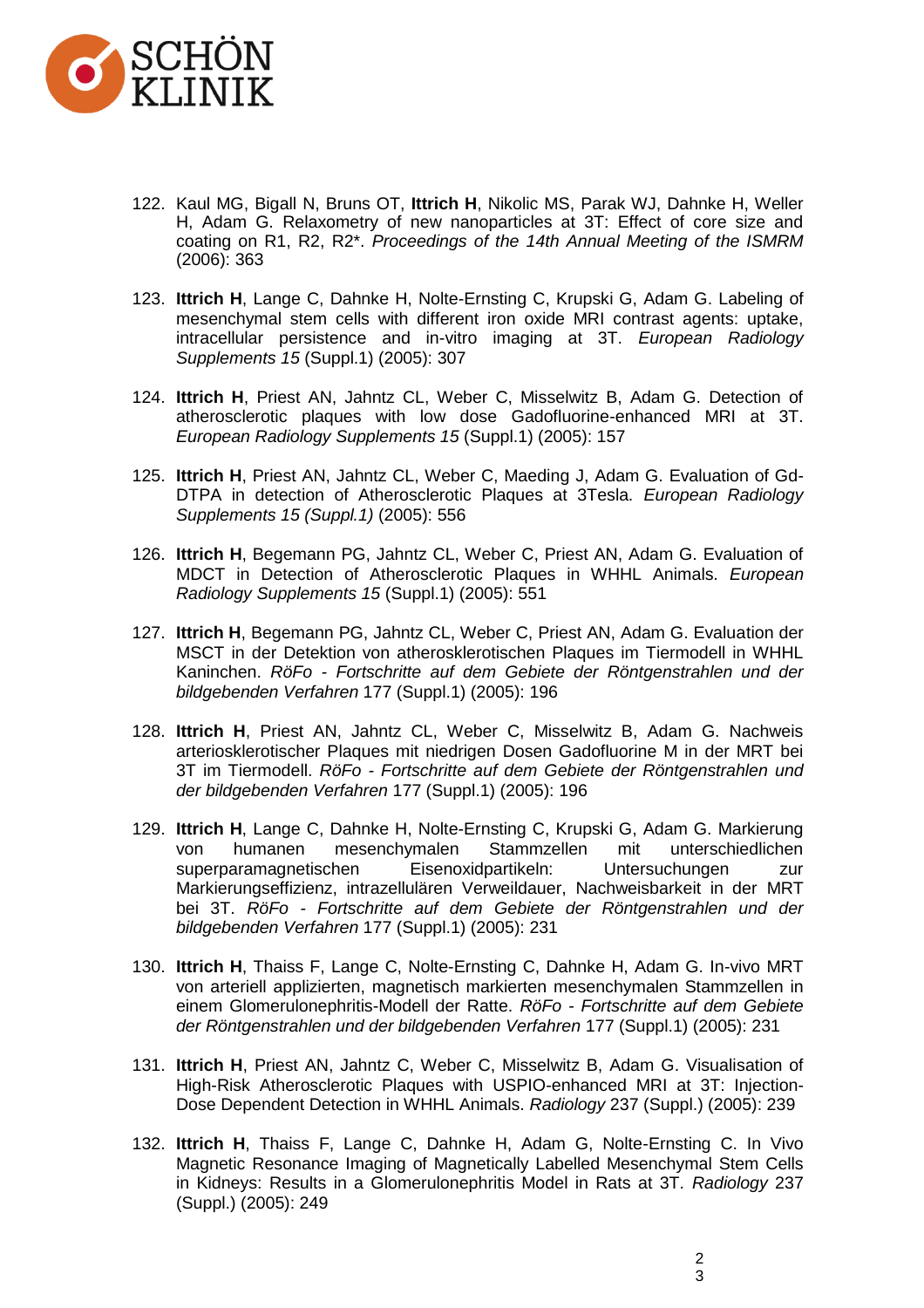

- 133. Koops A, **Ittrich H**, S. Petri, A. Priest, A. Stork, C. Weber, G. Adam. Multicontrast weighted magnetic resonance imaging of atherosclerotic plaques at 3.0 and 1.5 Tesla: Comparison ex vivo and with histopathologic correlation. *European Radiology* Supplements 15 (Suppl.1) (2005): 159
- 134. Priest AN, **Ittrich H**, C.L. Jahntz, H. Kooijman, C. Weber, G. Adam. Experimental MRA investigations of atherosclerosis using ultra-small superparamagnetic particles of iron oxide at 3T. *European Radiology* Supplements 15 (Suppl.1) (2005): 299
- 135. Koops A, **Ittrich H**, Petri S, Priest AN, Stork A, Lockemann U, Weber C, Adam G. Multicontrast-gewichtete Magnetresonanztomographie atherosklerotischer Plaques bei 3.0 and 1.5 Tesla: Ex-vivo Vergleichsstudie mit histopathologischer Korrelation. *RöFo - Fortschritte auf dem Gebiete der Röntgenstrahlen und der bildgebenden Verfahren* 177 (Suppl.1) (2005): 227
- 136. Begemann P, Arnold M, Detter C, Boehm DH, Ittrich H, Koops A, Weber C, Adam G. Die EKG-getriggerte 4-Zeilen-Spiral-CT des Herzens in der präoperativen Bildgebung vor minimalinvasiver koronarer Bypass-Operation. *RöFo - Fortschritte auf dem Gebiete der Röntgenstrahlen und der bildgebenden Verfahren* 177 (Suppl.1) (2005): 174
- 137. Weber C, Krupski G, **Ittrich H**, Seitz U, Rogiers X, Adam G. MRCP in Primary Sclerosing Cholangitis: Comparison of Different Techniques with ERCP. *Radiology* 237 (Suppl.) (2005): 195

#### **Poster mit publiziertem Abstract**

- 1. **Ittrich H**, Lange C, Tögel F, Dahnke H, Zander AR, Westenfelder C, Adam G, Nolte-Ernsting C. MRI of SPIO-labeled mesenchymal stem cells in an animal model of acute renal failure at a clinical 3T system. *Proceedings of the International Workshop on Magnetic Particle Imaging*, (2013): ID 45
- 2. **Ittrich H**, Bruns OT, Bartelt A, Peldschus K, Kaul MG, Tromsdorf U, Adam G, Heeren J. In-vivo MR imaging of lipoprotein distribution und metabolism using SPIO-labeled lipoproteins at 3T. *Proceedings of the International Workshop on Magnetic Particle Imaging*, (2013): ID 44
- 3. Lenz A, Kunick V, Well L, Danquah W, Haag F, Trepel M, Adam G, **Ittrich H**, Koch-Nolte F, Bannas P. Comparison of nanobodies and conventional monoclonal antibodies for in vivo fluorescence imaging of lymphomas. *Proceedings of World Molecular Imaging Congress*, (2012): P550
- 4. Jung C, **Ittrich H**, Kaul MG, Heine M, Ducic T, Adam G. Diagnosis and monitoring of atherosclerosis in ApoE-/- mice by using Gadospin F. *Proceedings of World Molecular Imaging Congress*, (2012): P451
- 5. Raabe N, Salmen SC, Freund B, Heine M, Ernst T, Kaul MG, Reimer R, Adam G, **Ittrich H**. Effect of coating material on biodistribution and relaxometric properties at 7T MRI -comparison of self-synthesized monodisperse, polymer coated SPIO and dextran coated FeraSpin S®. *Proceedings of World Molecular Imaging Congress*, (2012): P585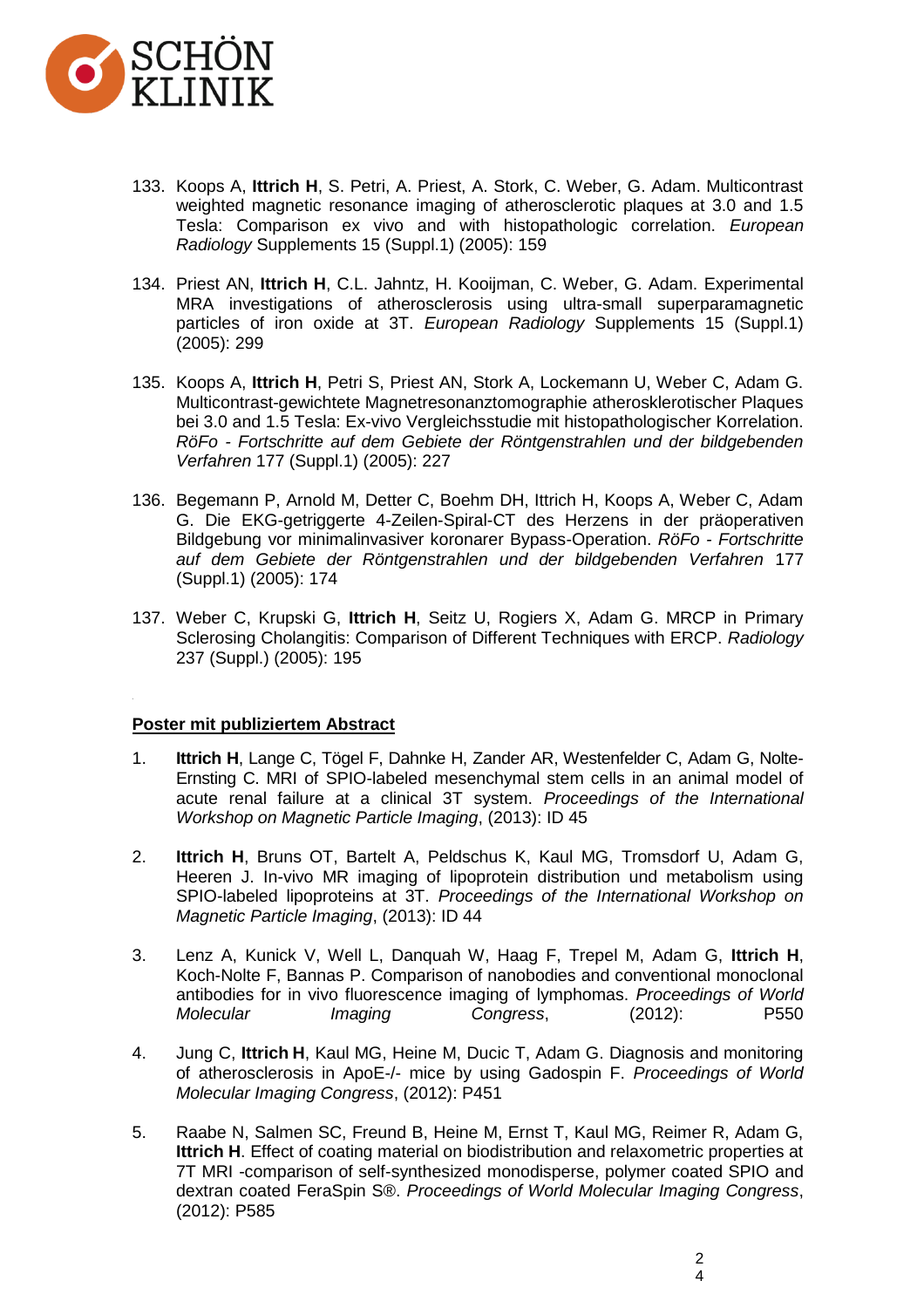

- 6. Jung C, Kaul MG, Ducic T, Bruns OT, Heine M, Freund B, **Ittrich H**, Adam G. Evaluation of SPIO and Quantum Dot labelled high density lipoproteins for multimodal imaging of atherosclerotic plaques in ApoE-/- Mice. *Proceedings of World Molecular Imaging Congress*, (2012): P004
- 7. Salamon JM, Wicklein D, Lange C, **Ittrich H**, Schumacher U, Adam G, Peldschus K. Interaction of iron-oxide labeled multipotent mesenchymal stromal cells and E- /P-selectins in mice monitored by Magnetic Resonance Imaging after cell administration via different routes. *Proceedings of World Molecular Imaging Congress*, (2012): P805
- 8. **Ittrich H**, Heeren J, Herkel J, Peldschus K, Bannas P, Koops A, Adam G. In-vivo MR quantitation of liver steatosis after partial hepatectomy in an animal model at 3T. *Proceedings of World Molecular Imaging Congress*, (2012): P475
- 9. **Ittrich H**, Bartelt A, Bruns OT, Peldschus K, Kaul MG, Tromsdorf U, Adam G, Heeren J. In-vivo real time MR imaging of lipid metabolism in brown adipose tissue with triglyceride-rich lipoprotein-USPIO nanosomes. *Proceedings of World Molecular Imaging Congress*, (2012): P474
- 10. Ernst T, Bernin H, Adam G, Lotter H, **Ittrich H**. MR imaging of a SPIO-labeled pathogen in vivo: Distribution of parasitic protozoan Entamoeba histolytica in the liver of a mouse model at 7T. *Proceedings of World Molecular Imaging Congress*, (2012): P723
- 11. Jung C, Ittrich H, Kaul MG, Bruns O, Heeren J, Beisiegel U, Adam G. Nachweis [von atherosklerotischen Läsionen ex vivo in der Fluoreszenz Bildgebung mithilfe](https://www.thieme-connect.de/ejournals/abstract/10.1055/s-0032-1311460)  [von HDL Nanosomen in ApoE KO Mäusen.](https://www.thieme-connect.de/ejournals/abstract/10.1055/s-0032-1311460) *RöFo - Fortschritte auf dem Gebiete der Röntgenstrahlen und der bildgebenden Verfahren* 184 Suppl. (2012): WI-PO39
- 12. **Ittrich H**, Nielsen T, Schaeffter T, Weber C, Misselwitz B, Weinmann HJ, Adam G. Magnetic Resonance Imaging of high risk atherosclerotic plaques using Gadofluorine M in a hyperlipidemic animal model at 3T. *Proceedings of 78th Congress European Atherosclerosis Society* (2010): 41
- 13. Raabe N, Grabowski E, Freund B, Bruns O, Heine M, Kaul M, Adam G, **Ittrich H**. Comparison of T2\* relaxation changes and dynamic susceptibility contrast MRI in vivo at 3T with use of two different core-size SPIO. *Proceedings of World Molecular Imaging Congress* (2010): 0712B
- 14. Grabowski E, Raabe N, Freund B, Bruns O, Heine M, Adam G, **Ittrich H**. <sup>59</sup>Fe labeled SPIO for quantification of particle concentration in vivo at 3T. *Proceedings of World Molecular Imaging Congress* (2010): 0710B
- 15. Bannas P, Rissiek B, Schrepfer S, Haag F, Adam G, **Ittrich H**, Koch-Nolte F. In Vivo Fluorescence Imaging of T Cells: A Comparison of Nanobodies and Conventional Monoclonal Antibodies. *Proceedings of World Molecular Imaging Congress* (2010): 0153
- 16. **Ittrich H**, Raabe N, Grabowski E, Freund B, Bruns O, Heine M, Kaul M, Adam G. Changes of transversal relaxivity of SPIO in different biological solutions at 3T: influence of protein binding. *Proceedings of World Molecular Imaging Congress* (2010): 0934B